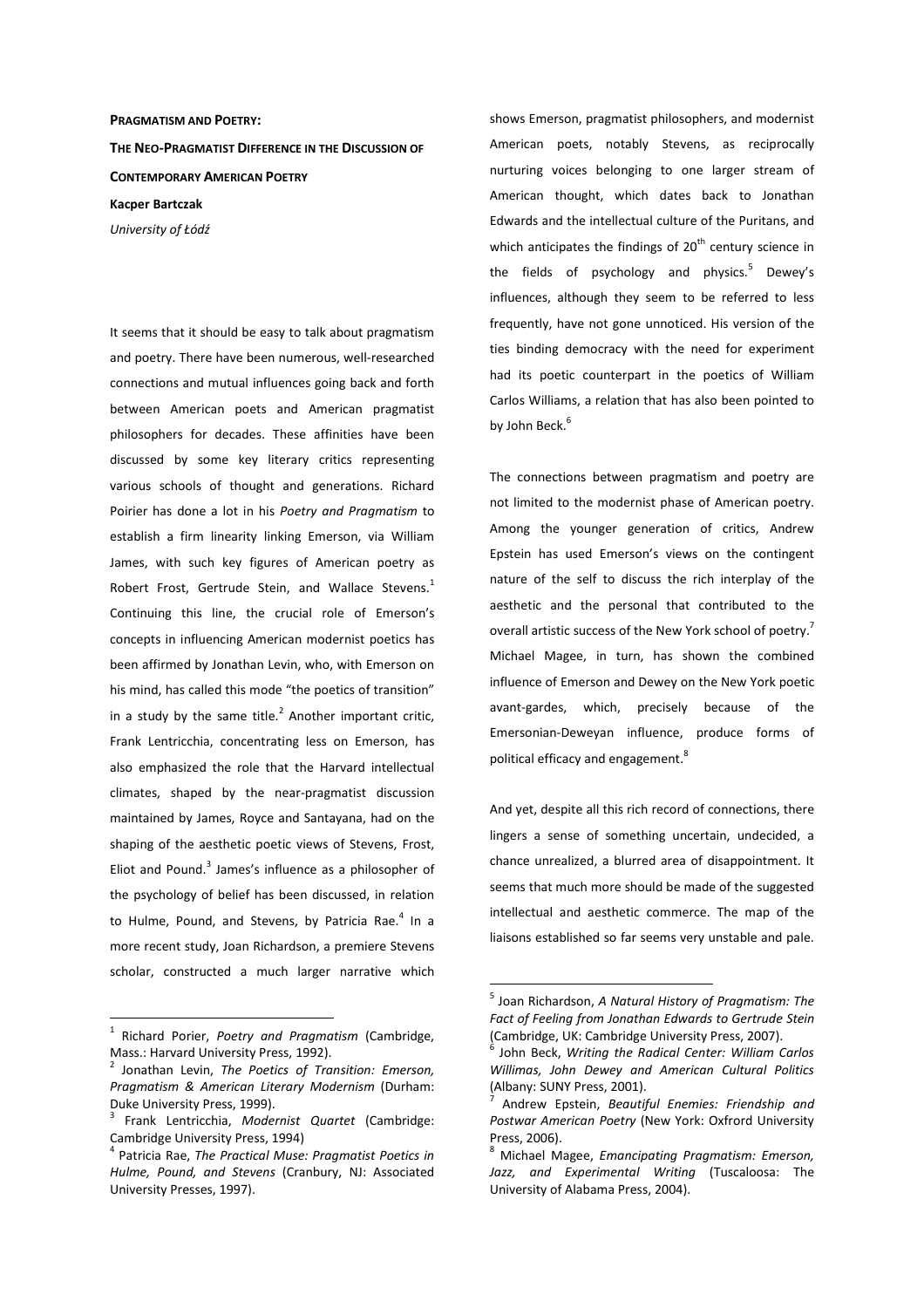Pragmatism and poetry remain close, but pragmatism does not seem to have produced any more lasting platform of discussion that would be influential for our thinking about poetry, and markedly different from other theoretical approaches. On the contrary, pragmatism, with its vast poetic potential, seems merely, at best, to echo the theses of indeterminacy of meaning and instability of the self that have, much more forcibly, been imposed by approaches which, in fact, operate on terrain that was originally opened by early pragmatist thought. What is an even more serious problem is the position of some critics who, like Charles Altieri, claim openly, if mistakenly, that pragmatism simply does not offer anything new or sustainable in the area of the aesthetics of the poetic text.<sup>9</sup>

Without engaging directly with views so openly unfavorable to pragmatism at this point, I am going to follow my opposite intuition and try to return to neopragmatism, in a variety of its formulations and derivations, in order to look for such perspectives on it that will show it as an aesthetic/philosophical platform offering an alternative to other currently prevailing approaches. That this is a worthwhile project is suggested by a large blank spot found in the middle of the existing work by the literary critics. None of the studies conducted by the literary critics sympathetic to

 $\overline{a}$ 

pragmatism mentioned above makes an important case or argument based on the work of the contemporary neo-pragmatists. Among these, the biggest stress is, as I signaled above, on the classical phase of the development of pragmatism, the ideas of James and Dewey, and modernist poetry. Even the studies that make forays into the area of contemporary poetry treat pragmatism as if it ceased evolving, coming to a full stop with Dewey's contribution. The work of Rorty is either ignored or openly dismissed.<sup>10</sup> Shusterman's work is not very popular among American literary critics either. What is more, there are some important writers, for example Alexander Nehamas, presenting views on aesthetics that make them important allies of pragmatist aesthetics, who also seem to be neglected in poetry studies. The result of the lack of proper attention to the potential that neo-pragmatism may bring into the discussion of poetry is that the existing pragmatist literary criticism often sounds as if it were repeating a message that already belongs elsewhere. $^{11}$  In the following article, I am going to refer to Rorty, Donald Davidson, Alexander Nehamas, and Richard Shusterman, in order to show in what way their writing offers a specific cluster of ideas providing inspiration for critics

<sup>&</sup>lt;sup>9</sup> Charles Altieri, "Practical Sense – Impractical Objects: Why Neo-Pragmatism Cannot Sustain an Aesthetics," in: *Yearbook of Research in English and American Literature,*  ed. Winfried Fluck, Vol. 15 (Tubungen: Gunter Narr Verlag, 1999), pp. 113-136. Altieri denies neopragmatism any interesting aesthetic capacity. Addressing Rorty, the critic argues that pragmatism is incapable of dealing with aesthetic objects which aim at the evasive areas that matter precisely because they escape any given set of sentence protocols. Altieri's reading of Rorty, Poirier, and Rae suggests that their argument will inevitably ignore the subtleties of the text to make it dependent on the ready-made network of beliefs and desires. Shusterman's attempt to divorce genius from extreme originality (developed in *Practicing Philosophy*) does not win Altieri's favor either, as unconvincing in its combination of meliorism and aesthetic values. For Altieri, such combination is always detrimental to the aesthetic.

 $^{10}$  Richardson and Epstein only glance over Rorty; Magee is openly critical and dismissive.

 $11$  By ignoring these new texts in pragmatism, the existing critical approaches miss a lot. They become easy targets for such critics as Altieri, who has shown, for example, how Poirier relies too much on Emerson, and how he belittles Stevens's play with the structure of belief. On other occasions, by not going beyond Dewey toward, say, the alliance of Rorty and Nehamas, these studies do become vulnerable to charges of instrumental treatment of the poetic text. I do not think it is an accident that a critic largely enthusiastic about pragmatism, who, like Michael Magee, has written in an illuminating manner about Frank O'Hara, has not been able to deal with O'Hara's friend and poetic rival John Ashbery. On the other hand, when they are engaged, the pragmatist views do not seem to offer much more than the message already honed by post-structuralism and deconstruction. Levine and Epstein, as well as Poirier, can, at best, point out that the message of the transient character of the self and knowledge claims was first explored and employed by Emerson and the classical pragmatists, not by the French theory.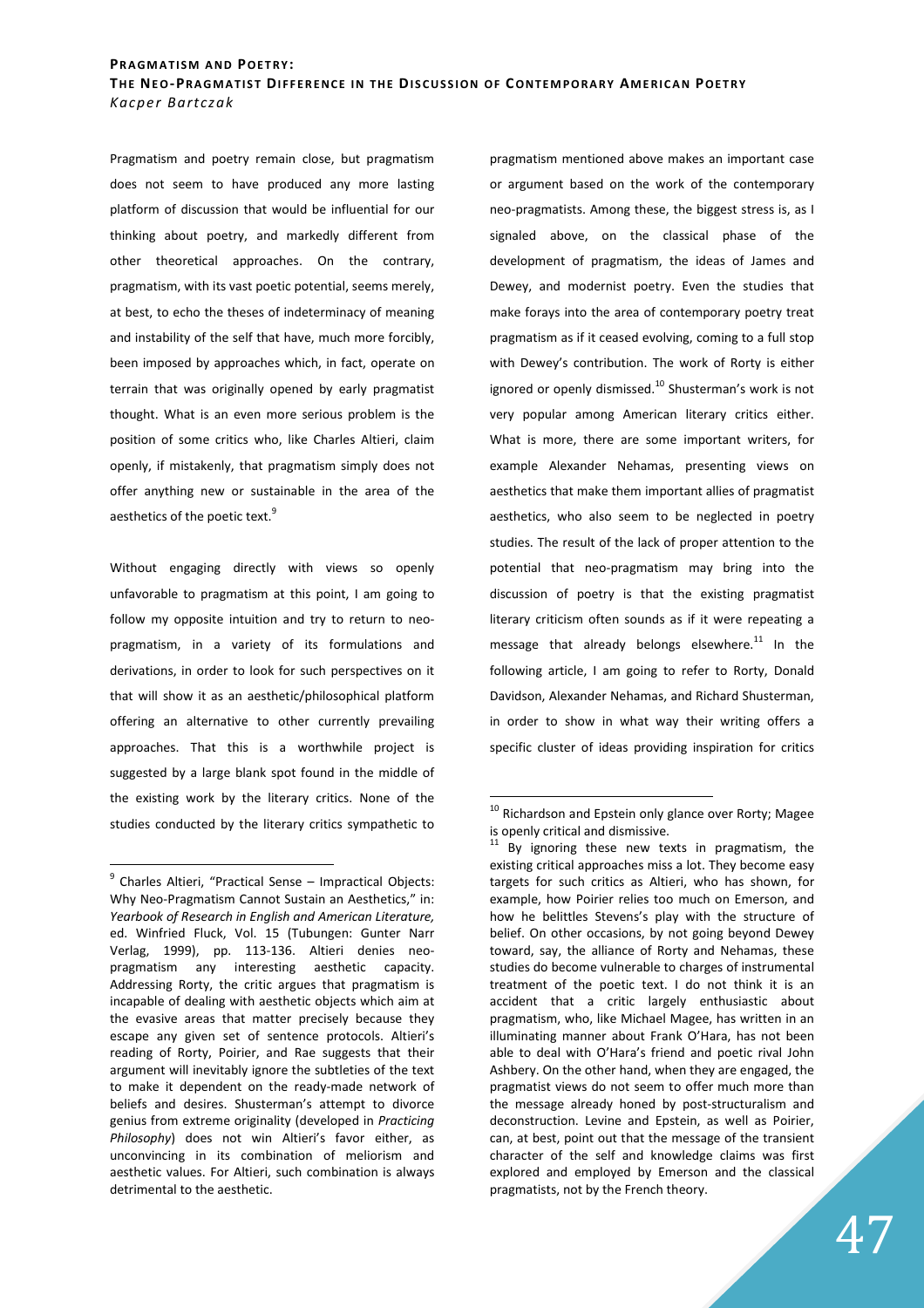and poets alike by reinterpreting their understanding of the tasks and potentialities of poetic language.

There is strangeness and force in the new American pragmatism, which is difficult to articulate, and which stems from its unique combination of "the will to believe," or participate in one's reality, despite the full awareness of its provisional and contingent character. If properly evaluated, this quality would make neopragmatism a more fascinating partner for contemporary poetry, which often seeks beauty that "exists by logic of strange position," to use a phrase from the poet John Ashbery.<sup>12</sup> To appreciate the neopragmatist position would mean to enter a radically unfounded, and thus ironical, participation in the orders of reality in which their permanently unstable, and thus poetically defamiliarized character, is a spur to their change, and in which the center of significance is shifted from "matter," "materiality," and "language" back to the non-foundationally understood human productivity of meaning. This position, as I will try to show, is the irony of radical pragmatist post-humanism whose difference with other theories lies in its refusal to either explain or justify the human by recourse to any sort of the inhuman. When applied to poetry, this excess should result in new critical language in which the message of the "death" of the traditional lyrical subject would give way to a flexible, ironically distanced, and yet significant sense of the selves that emerge inevitably whenever a poetically enhanced play of meanings is involved.

To outgrow and move past the already aged message of the various forms of the simple demise of the authorial subject would also mean to regulate the ongoing discussion of the relation between the language of poetry, its material layer, and its relation to the material world. Over large areas of the debates circling around American poetry, the thesis of the disappearance of the traditional lyrical subject, often supported by French post-structuralism, has gone hand in hand with the emergence of a form of objectivity sought in an enhanced adherence to the material layer of the poetic language and the bare materiality of the physical world.

The combination of the increased attention to the autonomous materiality of language and the banishing of forms of individual subjectivity is best observed in American poetry in the close proximity of the theory and practice of the LANGUAGE poets and many younger poets influenced by it. Although the LANGUAGE movement, with its derivations, does not by any means exhaust the rich and dynamic poetic scene in America, its theoretical advancement is an important indicator of the larger tendencies in American poetry. It is against the variety of materialism and its companion notion of the dispersal of the authorial self professed by this poetic/theoretical formation that the originality and difference of the neo-pragmatist program for the discussion of poetry may become visible.

#### **The Materiality of LANGUAGE**

When Charles Bernstein opens his volume of essays, *The Content's Dream*, he develops a concept of poetry as a mode of objective thought in artificially created poetic forms, or measures. These are not, of course, to be employed for their own sake, but for their capacity of exposing the material features of language itself. Language takes center stage, as it is modulated by the artifice of the poetic form. Only in such language can significant communication take place. To be sure, this is not a communication from a "subject" or "speaker"; rather, it is the generalized, not quite personalized, "mental being" that can now enjoy a renewed contact with the world. Combining ideas on language from Wittgenstein and Benjamin, Bernstein stresses the fact that, since there are no mental essences beyond the fact of language (Wittgenstein's lesson), "languages therefore have no speaker if this means someone who communicates *through* these languages, [not *in* them]"

<sup>12</sup> John Ashbery, "Le livre est sur la table," in: *The Mooring of Starting Out* (Hopewell, New Jersey: Ecco, 1997), p. 56.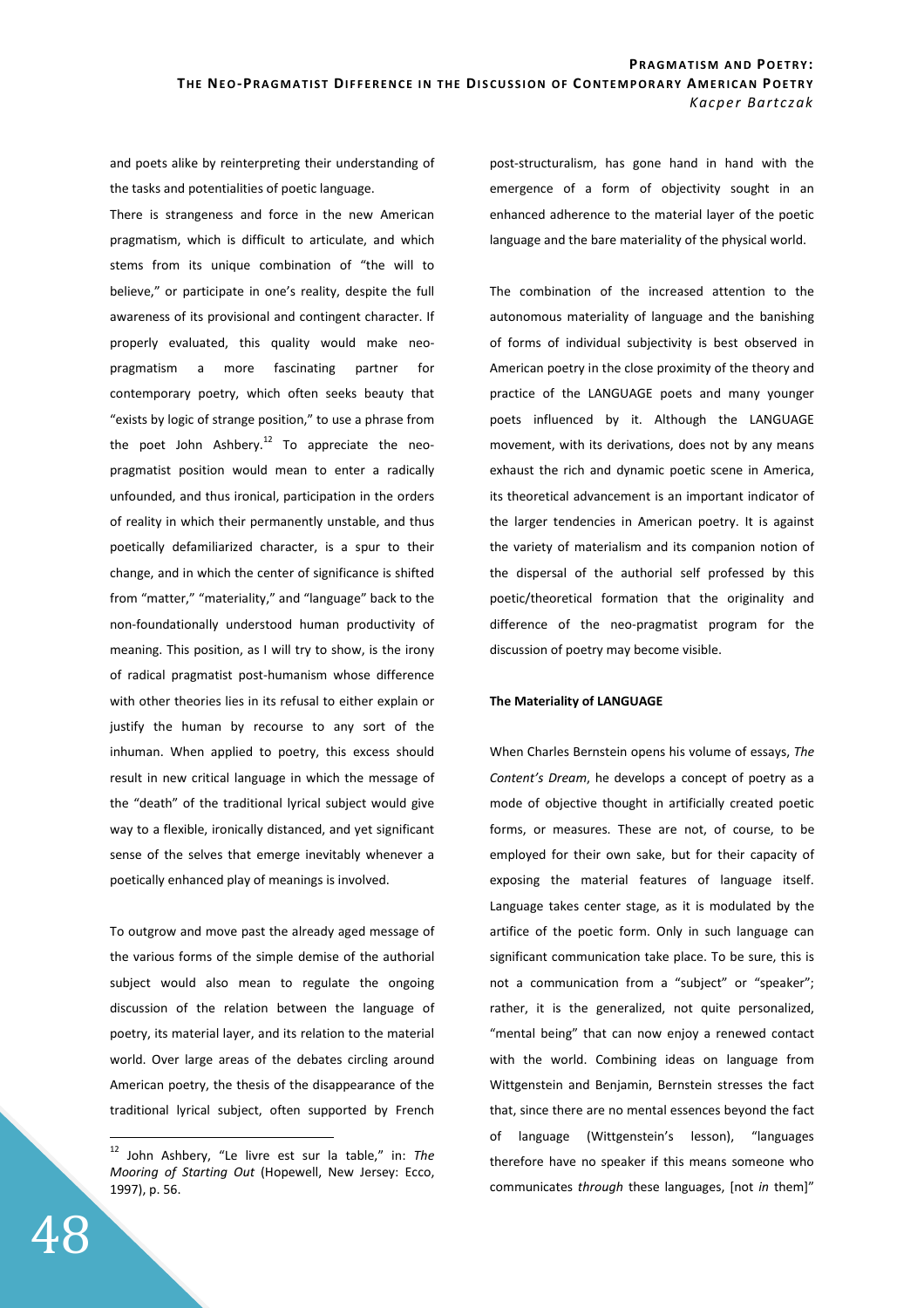(Benjamin's lesson). $^{13}$  With this shift from the speaker, or language user, to language itself, we become attentive to a larger notion of language, all sorts of sign systems, or even "nameless, non-acoustic languages, languages issuing form matter. $"^{14}$  Among these systems, according to Benjamin, who is here closely followed by the American critic, we "recall the material community of things in their communication."<sup>15</sup>

This line is developed in a later collection of essays by Bernstein's colleague and one of the central figures of the LANGUAGE movement, Lyn Hejinian, entitled tellingly, *Language of Inquiry.* The title is important: it points immediately in the direction of the hoped for efficacy of poetry as a special language of openmindedness and lack of prejudice characteristic of science in its neutral approach to its materials. In an essay called "Strangeness," one of the central pieces of the volume, Hejinian presents her program for such refurbishing of the poetic language that would liberate poetry's apparently natural capacity for realistic and objective adherence to the world's *physis*. The crux of the matter is to realize the necessity of moving from the order of the metaphor to that of metonymy. Metaphor, with its affinity with the symbol, belongs to a preestablished code. In short, language based on metaphor is too prone to fall victim to all sorts of pre-established traps of ideology. Metonymy, meanwhile, by relying on a greater accidentality of contiguous connections, relations that are both less predictable (not pre-imposed or prefigured by the limitations of the code) and objective, gives us a better, mode condensed rendering of the material context. In other words, it is the "incremental," objectified manner of metonymy that makes it a more suitable tool of inquiry, such as the one found in science. With it, we obtain "direct and sensuous

 $\overline{a}$ 

contact with the concrete and material world."<sup>16</sup> Should poetic language be able to follow such instruction, it would attain the desired state of realistic objectivity in which "the materials of nature speak."<sup>17</sup>

A more recent evolution of this widespread and influential tendency toward material objectivity is observed in the writings of Gerald Bruns. In his earlier works, Bruns reaches back to Mallarmé as the precursor of the idea of "pure" language, freed from its bondage to the senses and meanings of the everyday world.<sup>18</sup> This reading of Mallarmé is later developed toward a new sense of "objectivism" in poetry, in which the modernists such as William Carlos Williams and Louis Zukofsky are early forerunners of such important experimental poets of today as Steve McCaffery or Clark Coolidge. All of these poets work with the intuition isolated by Bruns and earlier traced back to Mallarmé, according to which the poetic resides in freeing language of its everyday uses and the controlling regime of the human meanings toward the pure materiality of the sign and sound. It is in such strategies that poets like McCaffery and Coolidge manage to push poetry beyond the genre stage of the lyric. The lyric recedes and gives way to a purer, nonhierarchical use of language. A poem by McCaffery is praised as "an unmediated inscription of the materiality of the letter."<sup>19</sup>

The special interest and gain of Bruns's objectivist line is that it frees language from the apparently false and

<sup>13</sup> Charles Bernstein, *Content's Dream: Essays 1975-84,*  (Los Angeles: Sun&Moon, 1986), p. 62.

 $^1$  Ibid.  $15$  Ibid.

<sup>16</sup> Lyn Hejinian, *The Language of Inquiry* (Berkeley: University of California Press, 2000), p. 153.

 $17$  Ibid.

 $18$  Gerald L. Bruns, of course, pushes aside the whole load of Mallermean ideas that smack simply of a strongly metaphysical or openly religious inclination vividly present in the French poet. In his letters, Mallarmé confessed that he wanted to free language toward what he called pure poetry, "divorce it from dreams and chance" and make it aspire to "the idea of the universe." See Gerald L. Bruns, *Modern Poetry and the Idea of Language* (New Haven: Yale University Press, 1974)*,* p. 103.

<sup>19</sup> Gerald. L. Bruns, *The Material of Poetry* (Athens, Ga.: The University of Georgia Press, 2005), p. 10.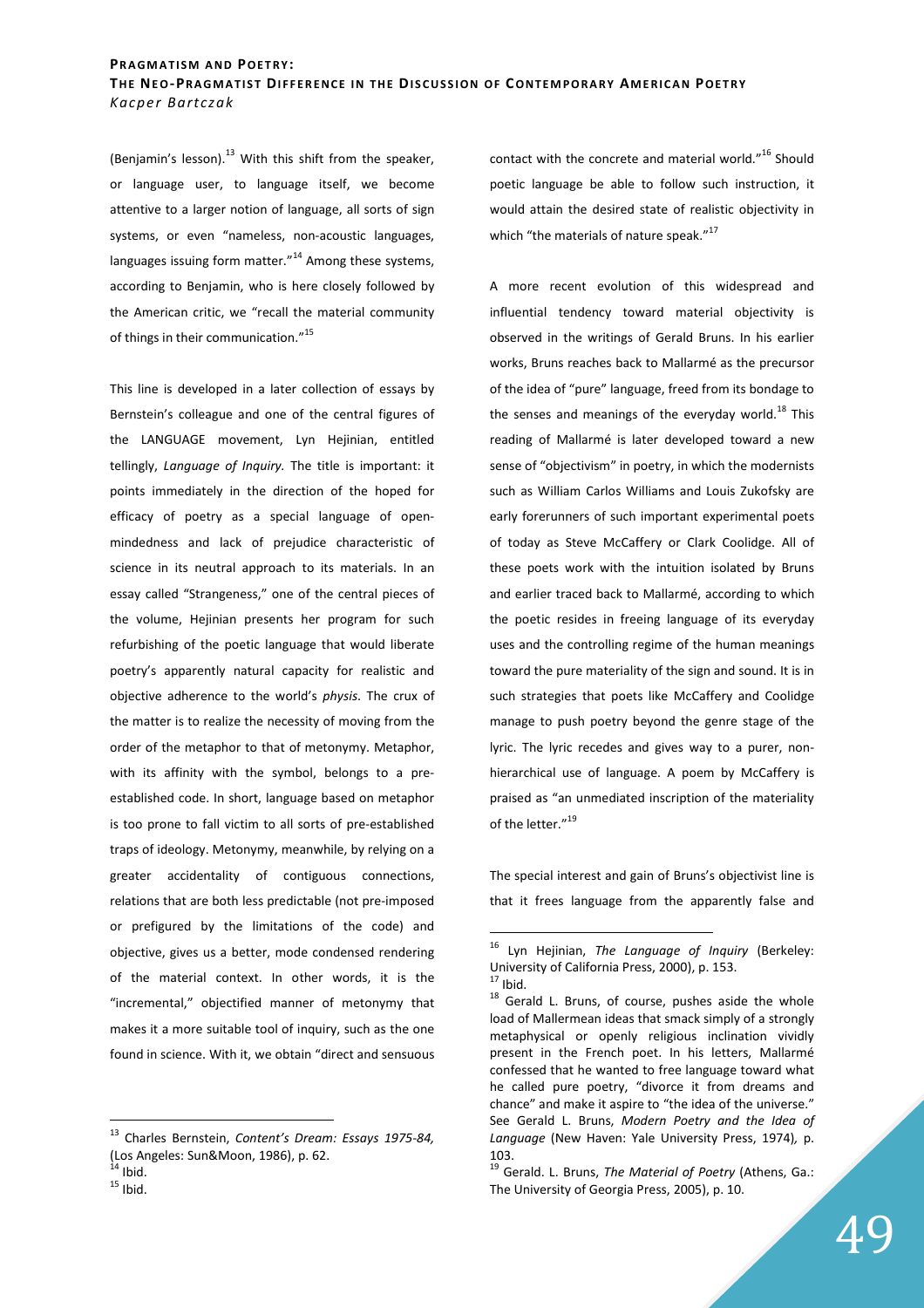misleading filter of human ideas, which obliterate a clearer view of the world. The post-LANGUAGE poets realize Williams's project in which "what the poet is after is not realism, but reality itself. $"^{20}$  In Bruns, this becomes a project of experiencing a non-mediated life of objects. One poet who seems to have perfected this technique, even beyond the achievement of the American post-LANGUAGE poets, is the French poet Francis Ponge. His curious descriptive forms are presented by Bruns as the true achievement of the poetic of materialism. In Ponge's texts, objects receive a treatment in which they fully come to life. There is justice done to the inanimate world that was never possible before. For Bruns, Ponge's "objectivism" is found in siding with things, for once, against the intruding presence of the human. This kind of writing lifts the sentence of oblivion, formerly imposed on the thingness of things by the humanized psychology of the traditional lyric.

The common aim of the new poetic materialism and objectivism could be variously described as the elimination of the idea of individual subjectivity, of the uniqueness or originality of the personas or voices speaking in poetry, and, ultimately, the overcoming of humanism, realizing the variously prophesized "end of man." This abolishing of individual subjectivity is already visible in Bernstein. We have seen how he works with Wittgenstein's and Benjamin's ideas on language in order to dispense with the view of the speaker as a subject who exists before language, and then comes to language in order to produce an expression of this subjectivity. Speakers exist *in* the language; they do not communicate *through* it. Could such fully linguistic existence, the being *in* the language, lead to the emergence of some sort of individualistic subjectivity? In Bernstein, whatever subjectivity may emerge, must be fully public, non-private, and thus non-individual. Writing as a form of thinking within the formats of the poetic measure creates a division in the self, its

<sup>20</sup> Ibid., p. 80.

 $\overline{a}$ 

50

separation from its very private experience. Whatever there was of the uniqueness in the measure (form) employed in the poem cannot testify to the emergence of the self thought of as an entity endowed with separateness or individuality. On the contrary, even though the poetic process might begin in the necessary solitude, the solitary self disappears. Writing as poetically measured thinking gives us "a privacy in which the self itself disappears and leaves us the world" (82). Since "the world" is necessarily a shared area, this, obviously, is no privacy at all. $^{21}$ 

A similar disappearance of the separate, individual self is noted by Hejinian. Here, the metonymic inquiry and the resultant immediacy of contact with the material of the world simply disperses the self. The objective being of the world overwhelms and obliterates the being of an "I," however conceived. As Hejinian puts it, the "language of inquiry" simply "dispossesses" the "I." The poetic "I" is treated almost as the ego of a scientist: it must be fully objectified and erased. Hejininian quotes Adorno: "the boundary between what is human and the world of things becomes blurred."<sup>22</sup>

The rejection of human individual subjectivity has recently received an even stronger formulation from Bruns. The critic's earlier advocacy of the new objectivism in the languages of poetry, which I have presented above, has now evolved, by way of Bruns's combined reading of Levinas, Agamben, and Deleuze and Guattari, toward the idea of a possibility of experience in which the human element itself loses all of its human identity and melts with its environment. What

 $21$  It is interesting that in the fragment from Benjamin that Bernstein quotes, the idea of the all-pervading proliferation of language makes nature dependent on its articulation through language, which, in turn, returns us to the notion of persons (it is persons who are doing the articulation). The notion of a "person" implies "personality" and separateness from other personalities. Bernstein does not take up this direction. See Bernstein, *Content's Dream*, p. 82.

<sup>22</sup> Hejinian, *The Language of Inquiry,* p. 147.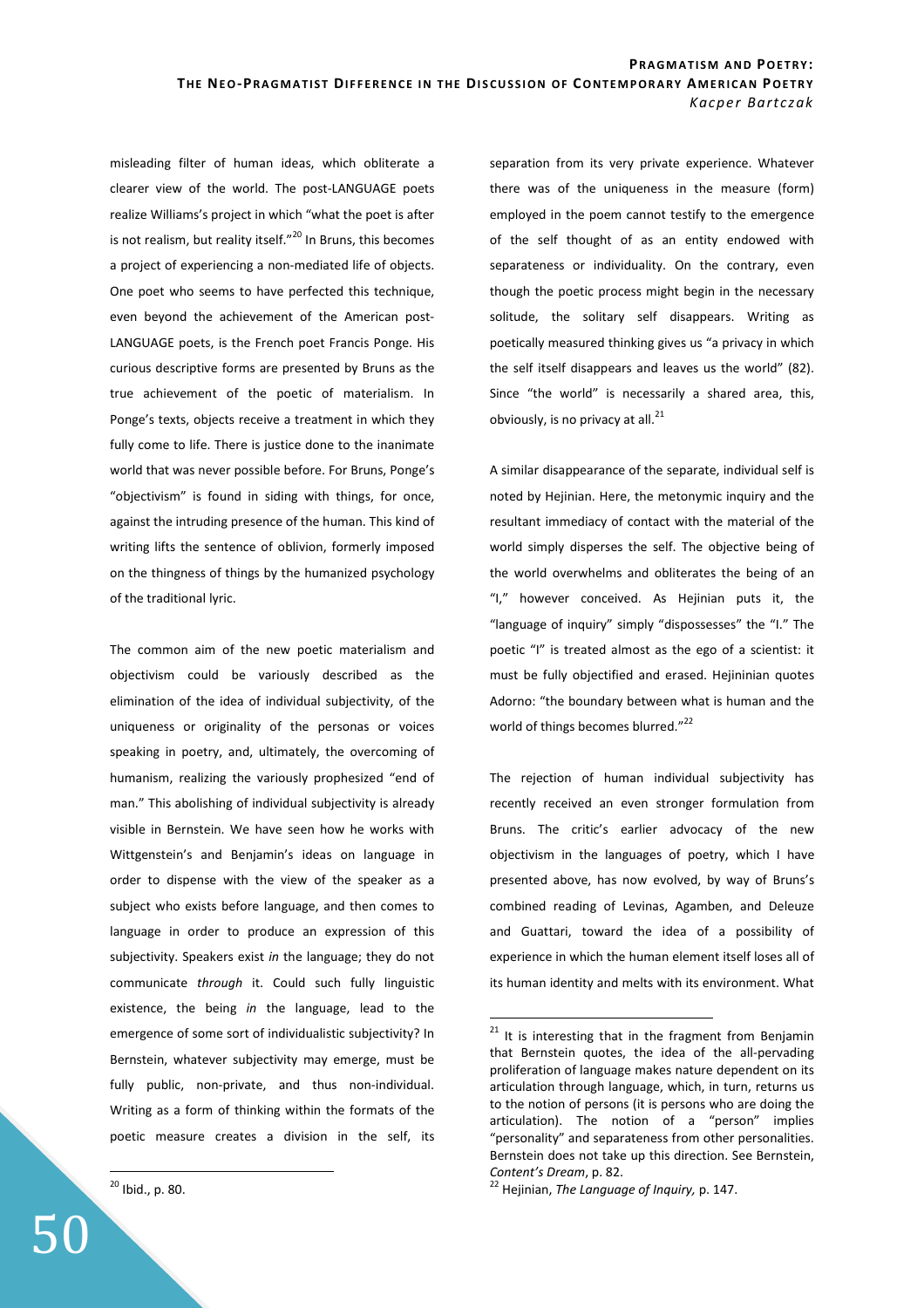Bruns is trying to liberate from the cybernetic regimes of Cartesian subjectivity is what he names, after Levinas, "the human at the level of the singular – that is 'prior to the distinction between the particular and the universal'."<sup>23</sup> A human creature so conceived is less a nominative I, burdened with Cartesian tasks of representation, than a corporeal, flesh endowed, accusative *moi,* relating with the world in "a mode of sensibility or exposure to the touch. $"^{24}$  In this mode, importantly, the human regains contact with its flesh, rather than just having a body, the latter being a controllable construct of the homogenizing social systems.

The whole project is one of the de-creation of the subject. The "flesh" that the subject existing in the accusative mode of touch and sensibility recaptures belongs to the area of "bare life." The term, borrowed from Agamben, signifies the state of "sovereignty" achieved by stepping into the freedom of animal nonidentity, "a condition of exteriority, in which, by a sovereign decision, a human being ceases to be regarded or treated as human."<sup>25</sup> It is in such animal "solar experience" of community with the rest of being, outside any cybernetic controlling system, that the organism achieves freedom, and sheds the misery of the human.<sup>26</sup> The entry into this mode also entails the shift to what Bruns is calling, after Deleuze and Guattari, "the body without organs."<sup>27</sup> The "bare life" of the "body without organs" introduces the creature, now transhuman or trans-animal, into the condition of nonidentity in which it escapes the false political identifications of the homogenous social order.

The discussion on and around American poetry that I am outlining is conducted by both poets and critics. So far I

 $\overline{a}$ 

have discussed the views of literary critics. Before I move on to the poets, I would like to mark the difficulty of such an easy division between theoreticians and practitioners. Among the critics discussed above, two of them, Charles Bernstein and Lyn Hejinian, are also wellrecognized and influential poets. The situation in American poetry has long ceased to be one in which a poetic talent, free from the influences of theory and theoretical poetics, simply submits poetic texts to be explicated with the use of academic theoretical tools. The two practices are now much intertwined. Some American poets engage in critical prose; others, who do not, are aware of the philosophical instruments used by the critics.

There is also a larger consequence of such crossinsemination. Within the excess of interpenetrating ideas we might register an alliance of critical and theoretical concepts that have been derived inductively by the study of homegrown American traditions with ideas imported to America from continental philosophy, primarily post-Heideggerian, French post-structuralism. Gerald Bruns's writings present a good example of such synthesis. Again, these imports do not exist in "pure" forms and are by no means an exclusive property of critics. The philosophical-theoretical concepts themselves have been so pervasive that they now inform the thinking and awareness of both those who write poems, when they write poems, and those who write critical essays, when a critical essay is what they set out to write.

And yet, with all this free evolution of concepts, writing formats, and influences, there emerges a clear affinity between the criticism of the human based individualized subjectivity present amidst the indigenous, American poetic traditions, and the huge boost given to this criticism by French, post-Heideggerian theory. It is against the background of this alliance, clearly at work amidst the LANGUAGE and post-LANGUAGE critical/poetic milieu, that the neo-pragmatist theoretical

<sup>23</sup> Gerald L. Bruns, *On Ceasing to Be Human* (Stanford: Stanford University Press, 2011), p. 16.

 $^1$  Ibid.

<sup>25</sup> Ibid., p. 23.

<sup>26</sup> Ibid., p. 28-29.

 $27$  Ibid., p. 67.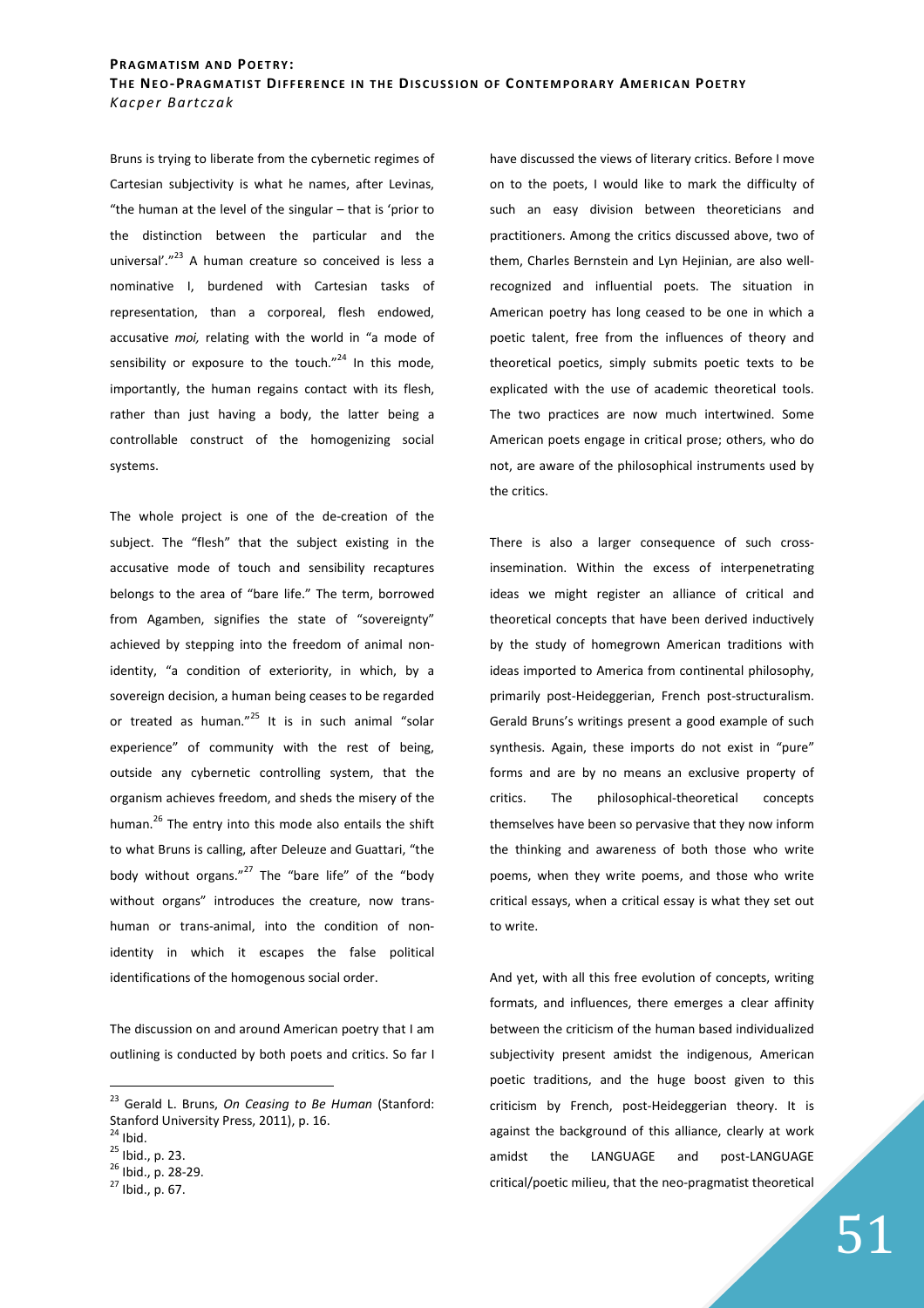$\overline{a}$ 

difference I am going to present will become clear. Thus, before I move on to present a sketch of the neopragmatist stance on poetic aesthetics, I am going to briefly discuss three poets whose work testifies to the merger of American traditions and French theory.

## **The LANGUAGE Practice and the Death of the Individualized Subject.**

The first of these poets is Jack Spicer, whose technical and procedural innovation in the 1950's more than justifies his frequent identification as a proto-LANGUAGE poet. An important figure of the San Francisco renaissance of the 1950's, Spicer created a peculiar understanding of the state in which the poet is found when approaching poetry and language. In a poem called "Thing Language," whose central metaphor brings together the mass of language and the ocean, Spicer writes: "A drop / Or crash of water. It means / Nothing. / It is bread and butter / Pepper and salt. The death / That young men hope for. Aimlessly / it pounds the shore."<sup>28</sup> The poetic utterance comes from a special space in which the voice sounds as if its source was situated somewhere in the realm of the inanimate and inhuman. The poem enters the realm of inanimate matter, and this entry is enhanced by the disjunctive, syntactically distortive form, clearly anticipatory of the later experiment of the LANGUAGE group. There is a depersonalization in these poems; what speaks is not a "persona," "lyrical subject," or "ego," but the substance of the inanimate, the world of non-organic minerals, "salt" more than "pepper."<sup>29</sup>

While this side of Spicer's poetics could easily be approached through reference to Spicer's debt to William Carlos Williams, or Robinson Jeffers (a paradigmatic California poet), Spicer's commentators often evoke ideas derived from Foucault, Heidegger, or Deleuze. Robin Blaser uses Foucault's ideas (from the philosopher's earlier period) of the obsolescence of the human and its dependence on the totality of language, thought of as a moving mass, a vast external labyrinthine element that annihilates individual subjectivity. "Foucault's thought meets mine," writes Blaser in the essay "The Practice of the Outside," an afterword to Spicer's collected works, "man is governed by 'labor, life and language'… and these are all of them also an 'exteriority' larger than any one man or many men, unmastered and unclosed."<sup>30</sup>

In a more recent reading, Geoffrey Hlibchuk sees what he calls Spicer's "topological" poetics as an important precursor of the post-modern deconstruction of the division between the inside and the outside of the human organism. What Spicer is said to sense is the melting of the human into the material worldliness of the world, as Heidegger would say. Hlibchuk reminds us that: "In Heidegger… the subject is melded with the environment to the point of inextricability."<sup>31</sup> This concept is then presented in the evolution it undergoes in J. Hillis Miller, the early Foucault, and Gilles Deleuze. French thought takes the subject out of its welldelineated, corporeal separateness and seeks its porous

<sup>28</sup> Jack Spicer, "Thing Language," in: *The Collected Books of Jack Spicer,* ed. Robin Blaser (Santa Rosa: Black Sparrow Press, 1999), p. 217.<br> $^{29}$  To be sump there is a sight in

To be sure, there is a rich tradition behind this sort of perception of the poetic language resident in the midst of the American poetic tradition itself. Spicer, as a California poet, necessarily evokes Robinson Jeffers's meditations on the inhumanity of the Californian shore at Carmel in Big Sur. Even more central and imminent is the presence of Emily Dickinson whose poems explored states of linguistic consciousness that tried to pierce

through the limits of "life." Dickinson herself is part of another, greater tendency, found in American Romanticism referred to as American Orphic poetry. I believe, however, that the Orphic elements in American poetry must be kept separate from the influences of contemporary theory. As I argue below, Spicer's Orphicism has a Heideggerian hue in which the relations of life and death are in reversed ratio from its Emersonian variety.

<sup>&</sup>lt;sup>30</sup> Robin Blaser, "The Practice of Outside," in: Jack Spicer, *The Collected Books of Jack Spicer,* p. 297.

<sup>&</sup>lt;sup>31</sup> Goeffrey Hlibchuk, "From Typology to Topology: on Jack Spicer," *Contemporary Literature,* vol. 51, no. 2 (Summer 2010), p. 335.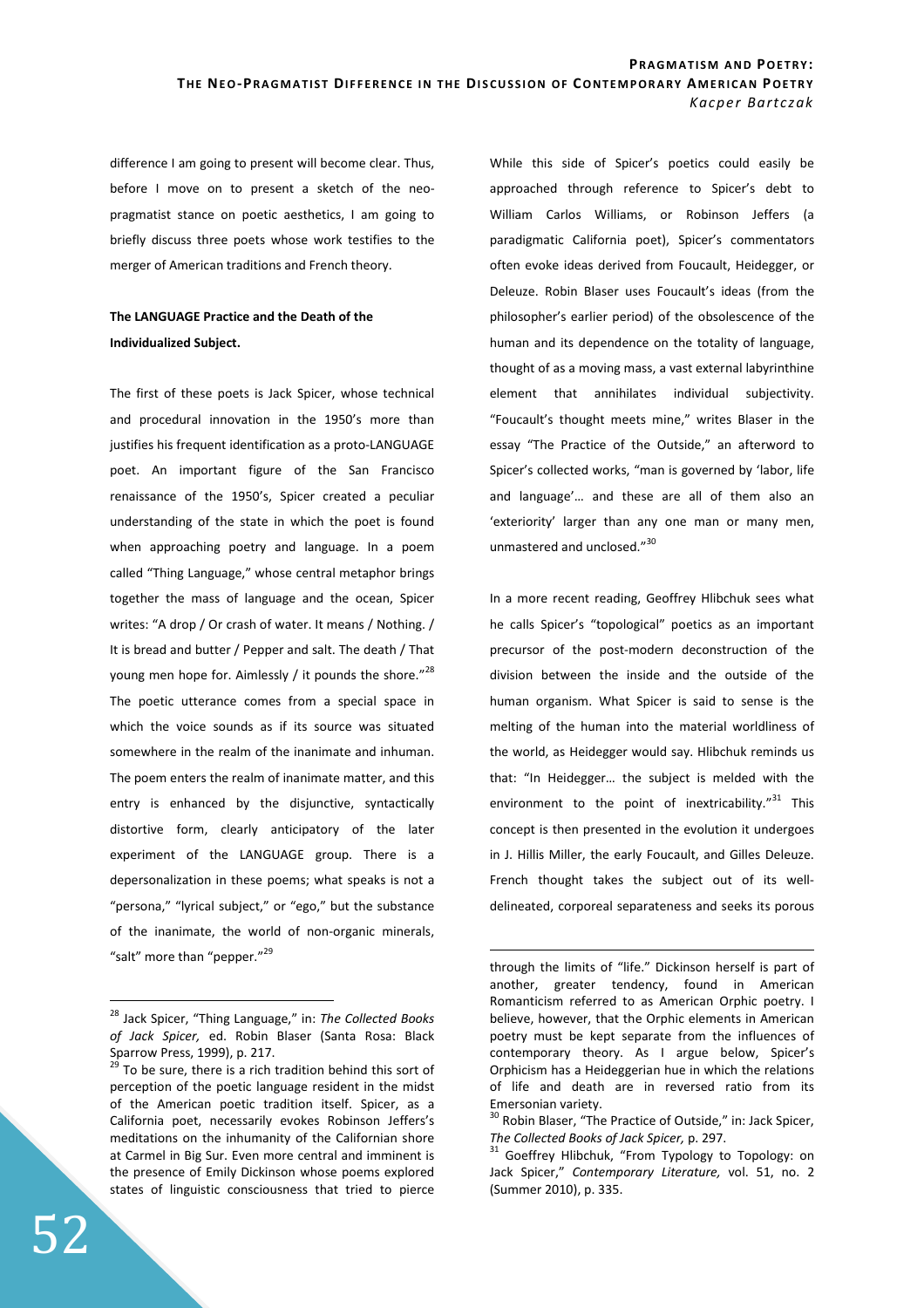distributions over the environment. In Deleuze, subjectivity is transformed into a set of "intensities," which then "diffuse the subject and 'echo' it across the environment."<sup>32</sup> Spicer's "topology", with its Moebius Strip refusal of the inside/outside divide, provides ample evidence of this kind of operation, argues the critic.

The disappearance of the individual voice from the poems has its anti-ideological import. The role of the poet has become that of an investigator, a dismantler of ideologies. When Stephen Burt approaches the poetry of Rae Armantrout, one of the most successful poets emerging from the LANGUAGE movement, he connects her disjunctive form with the project of debunking capitalist ideologies. Armantrout's extreme formal care, with which she handles the most minute elements of poetic craft, becomes a device for the filtering out of fictions-spawning metaphors. However, as Burt notes, "even those perceptions become suspect for Armantrout… because they will always involve metaphor."<sup>33</sup> The result is poetry of total mistrust and suspicion, including the suspicion of language and poetry itself. Obviously, the language raised to such interrogating power will not bear any notion of the speaking subject. Burt again: "Armantrout has become the poet of our contemporary frustration with what we might call the social construction of everything. After Darwin, Freud, Gombrich, Derrida, Foucault, Bourdieu, Diebold … we know how little we can be the authors of ourselves."<sup>34</sup>

When Armantrout herself comments on the lyric, she owns up to the influence of Stein, but places it in the context of the models of poetic language found in Jacques Lacan (through Julia Kristeva). Referring to an intense play of sound and sense introduced into American poetry by Stein, Armantrout speaks of the

 $\overline{a}$ 

repressed memory of the pre-linguistic, identified by Kristeva as the *chora,* which is now heard again in the way sound undermines sense. Armantrout writes: "when a poem's sound (the semiotic) begins to overtake its sense (the symbolic), we enter the territory of this infantile amnesia where the 'chora' once reigned."<sup>35</sup> On these views, poetic quality is found in the disruption of the dominant sense structures of everyday language, what Kristeva and Lacan would call "the symbolic," and the intrusion, or rather return, of the "semiotic"  $-$  a transgressive, and prelinguistic element.<sup>36</sup>

A poetics of the dissolution of individualized subjectivity is also developed by Susan Howe, another post-LANGUAGE poet. As one of the most acclaimed innovators of poetic forms, Howe has almost completely abandoned the idea of the personal poetic utterance coming out of an identified speaker. It is the stored corpora of language, the records, archives, material inscriptions that speak. The poet is merely a compiler of sources, a collagist of the existing traces of writing, and no specific language user is ever assumed.

As an archeologist of the material preservations of discourse, Howe makes us realize that no such compilation can ever be complete, just as no rationalized discourse can ever be closed. There are always the external contents, the bits and pieces of non-sense haunting the discourse from an unutterable outside. This clearly brings to mind the Derridean notion of the space

 $32$  Ibid., p. 336.

<sup>33</sup> Stephen Burt, *Close Calls with Nonsense: Reading New Poetry* (Saint Paul, Minn.: Graywolf, 2009), p. 33.  $34$  Ibid., p. 38.

<sup>35</sup> Rae Armantrout, "The Lyric," in: *The Grand Piano: an Experiment in Collective Autobiography*, by Lyn Hejinian et al. (Detroit: Mode A, 2009), p. 38.

 $36$  Julia Kristeva, Lacan's disciple, sees poetic language as a special case of the linguistic, a language that is different from the illusive and deceptive order of everyday codes in its capacity of breaking through it and reaching back to, or listening to the "pulsations" of, the Lacanian pre-linguistic, which Kristeva names the *chora.*  It is the pre-linguistic infantile stage of the chaotic mix of life and death drives which remains in the backing of the linguistic, as the source of energy for the signifying process, a "precondition for creating the first measurable bodies." See Julia Kristeva, *Polylogue* (Paris: Seuil, 1977), p. 57.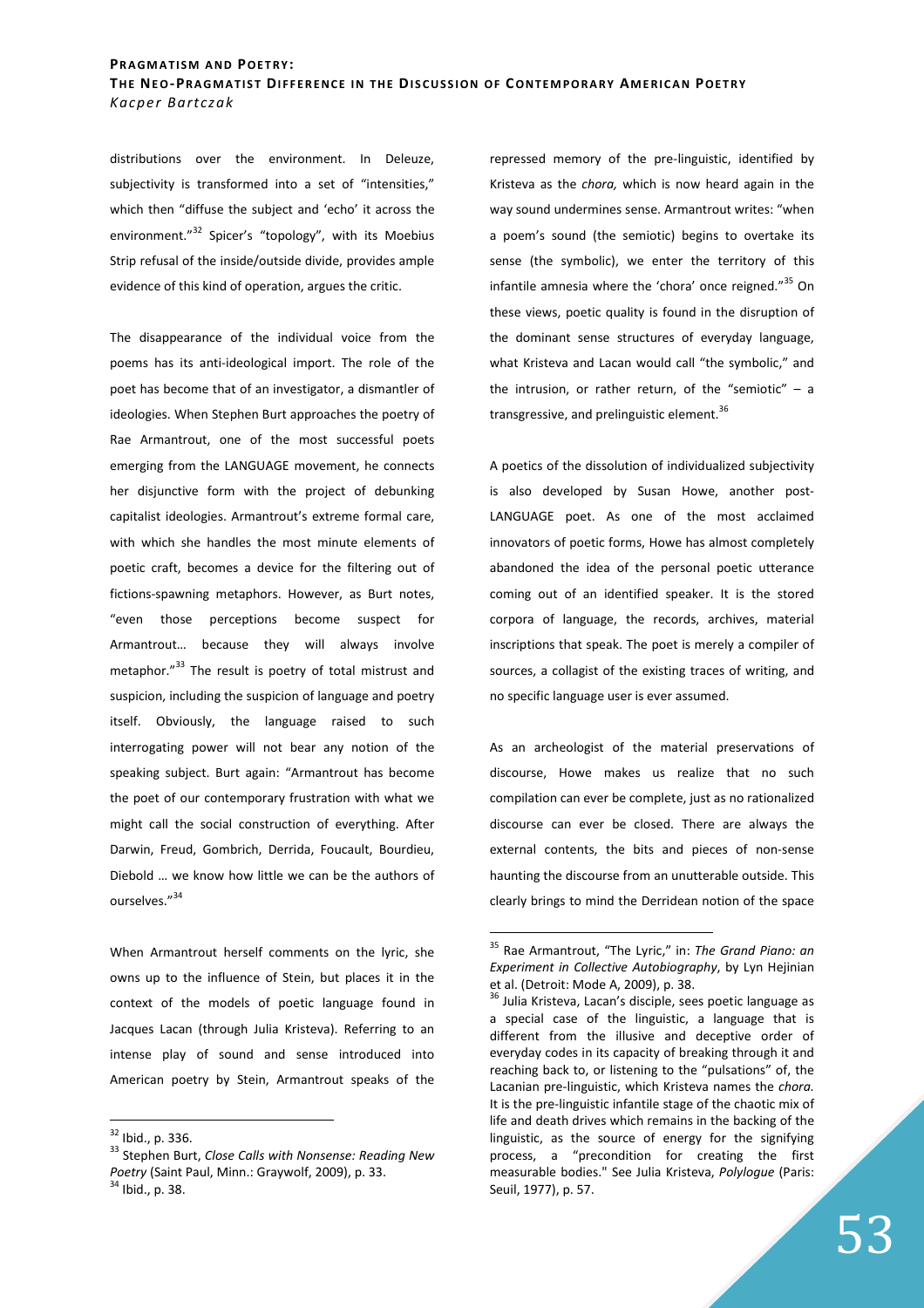of writing, or inscription, as an element that reveals the absence  $-$  of the self, of the sense  $-$  much more than presence. History speaks to us, if at all, with an uncanny choir of all the voices repressed in the passage of time, in broken, staccato rhythms of disjunction and erasure. For Howe, history and self are, as for pragmatists, relational spaces, but her emphasis seems to be on the mysterious absence suffusing all relational systems. In her book, *Midnight*, she writes: "the relational space is alive with something from somewhere." $37$  As in Derrida, the relationality of the space of writing results in the thought of radical absence and otherness putting a check on any possibility of the stabilization of discourse. This is why Peter Nicholls, when commenting on Howe, quotes Derrida's conceptualization of writing as the practice "focusing particularly on the material character of signification, which constantly threatens to undermine the 'pure' ideality of meaning."<sup>38</sup> Such writing becomes "a place of unease,"<sup>39</sup> which prevents the work of mourning to be ever completed and keeps haunting our rationalizations with the plethora of those voices that were never firmly settled in them, the memory of which will in this way never be suppressed. The network of relations between the found materials dissolves the voice and pushes it into a precarious space between life and death. Next to writing as a relational space fueled by absence, there are frequent remarks and snapshots in Howe of older burial technologies: "In most towns in New York State there were no hearses until around 1830. The dead were borne on a shoulder bier sometimes for many miles."<sup>40</sup> The death of the subject is here fully documented.

 $\overline{a}$ 

# **The Neo-Pragmatist Correction of the Material Deconstruction of Individual Subjectivity.**

What becomes apparent in the juncture of the theory and practice of the poets and writers associated with the LANGUAGE group is a characteristic and rich theoreticalpractical convergence of themes and concepts. Coming together in this cluster are motifs which find their source in the past of American poetry and others that can be traced to continental theory. Taking a lesson from American poetic predecessors, such poets as Gertrude Stein, Ezra Pound, William Carlos Williams, Louis Zukofsky, and the objectivists, their LANGUAGE and post-LANGUAGE heirs have learned to attend to the material actuality and texture of their medium, and to see the advantage of admitting and exposing the artifice of poetic form. These strategies contribute to the idea of poetry as a tool of increased self-awareness, allowing for the interrogation and criticism of ideology in disguise of naturally accepted values.

On the other hand, the kind of inflation of the role of language as an autonomous medium that the LANGUAGE poets espouse and profess is additionally attended to, explicated, reinforced, and justified with ideas derived from French, post-Heideggerian poststructuralism. In this family of views, language is an uncanny space of the dissolution of the individual subject, either annihilating it, or forcing it to seek the true sources of life beyond itself (in *jouissance,* or silence). As we have seen, Kristeva's notion of the poetic demands that poets seek in radical, syntactic disjunction the transgressive and anarchic contact with the area of the pre-linguistic. In Lacan, Kristeva's teacher, the subject-formation in the language is inextricable from the subject's acquiescence and acceptance of its own mortality as the ultimate reality of existence. $41$  In

<sup>37</sup> Susan Howe, *The Midnight* (New York: New Directions, 2003), p. 58.

<sup>&</sup>lt;sup>38</sup> Peter Nicholls, "Unsettling Wilderness: Susan Howe and American History," *Contemporary Literature*, vol. 37, no. 4 (1996), p. 591.

<sup>&</sup>lt;sup>39</sup> Ibid., 592.

<sup>40</sup> Susan Howe, *Frame Structures* (New York: New Directions, 1996), p. 6.

<sup>41</sup> Language mortifies the subject in Lacan. *Jouissance* is beyond it, or before it, before the birth into the realm of symbols. Paradoxically, life is in the death of the subject. At one moment Lacan writes: "when we wish to attain in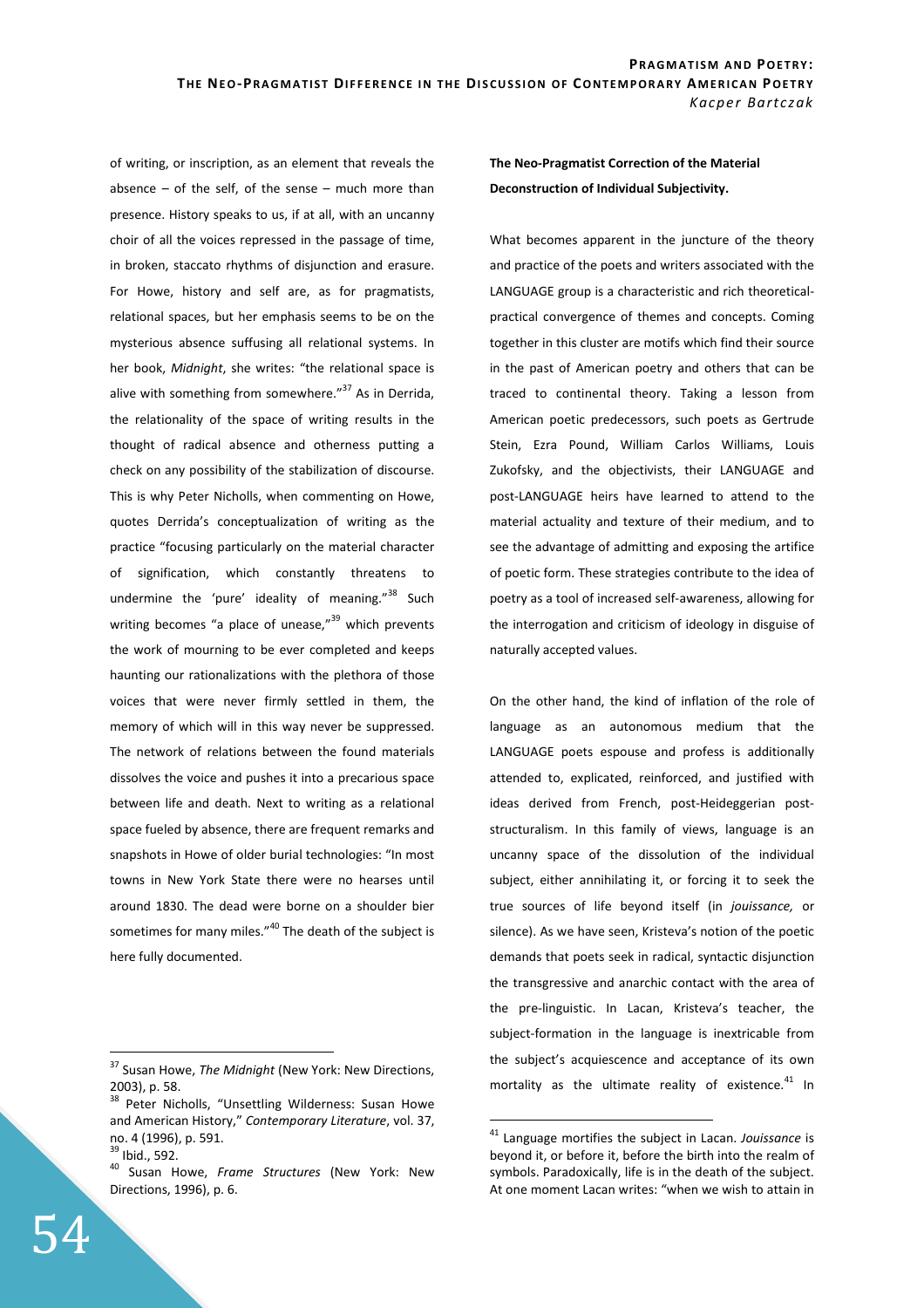Heidegger and the early Foucault, language is a space of necessity that overwhelms and cancels the individual.<sup>42</sup> Finally, in Derrida and his followers, language proliferates only to testify to the impossibility of any meaning formation, and any ego-formation, gesturing beyond itself, either toward silence or toward a plethora of noises that haunt all discourse and all narration as their repressed other.<sup>43</sup>

The theoretical convergence outlined above can be provisionally named the poetics of the material deconstruction of individual subjectivity. Its common denominator is the decisive banishing of the idea of poetry as a space of the expression, or presence, or even formation, of individual subjectivity. Language, in its materiality, often merging with the recaptured materiality of the world, is thought to destroy such

<u>.</u>

<sup>42</sup> The Heideggerian merger of the linguistic faculty and the experience of death is well-known. In recent theory it was perhaps most forcibly argued by Giorgio Agamben who reminds us of Heidegger's "essential relation between language and death," in which "language is the voice and memory of death." See Giorgio Agamben, *Language and Death: the Place of Negativity,* trans. Karen Pinkus and Michael Hardt (Minneapolis: University of Minnesota Press, 2006), p. xi, 46. As for Foucault, at least in his early development, it is language, as a Dionisiac labyrinth erasing the individual, that represents the realm of death and authenticity. In his early book on Raymond Roussel, whose uncanny poetry of radical impersonality and procedurality, anticipates the experiment of the Oulipo group, Foucault wrote that it makes us "confront the unbearable evidence that language comes to us from the depth of the perfectly clear night, and is impossible to master." See Michel Foucault, *Death and the Labyrinth: The World of Raymond Roussel,* trans. Charles Ruas (London: Continuum, 2004), p. 41.

 $43$  In an as yet unpublished paper, presented at a conference "Theory That Matters: What Practice After Theory" in Łódź, in April 2010, Tadeusz Sławek, a leading Polish authority on Derrida, states: "long pages of Derrida's work are, paradoxically, trying to reach and perhaps name the essential silence: the speaker has been speaking for so long and with such a strain and scream that his voice has gotten husky."

subjectivity, prevent its formation, and expose it as one of the illusions of an outdated, ideologically suspect humanism.

What pragmatism and neo-pragmatism have to offer the discussion of American poetry is a correction of the poetics of material deconstruction. The pragmatist views on language, the relation between language and physical matter, between language and corporeality, communication, the individuality of the work of art, suggest that we can easily have a humanity without essence, which does not mutilate the world of things by its mere presence among them, but brings this world into existence, and that we can also have embodied, individual subjectivity without detrimental ideological blindness. Even more, pragmatism suggests that, in the arts, we actually always do have those qualities, and that their compulsive avoidance may be a kind of ideological overwriting itself. While it is naïve to expect poetry to be a place where subjectivities receive an "expression," poetry, being a special state of language, necessarily carrying network combinations of human stances, will see the ongoing emergence of subjectivities. In the remaining section of this essay, I am going to outline the neo-pragmatist position on language, aesthetics, the idea of self-formation through entering the poetic process, and the ironies attendant on this act.

Let us start with language itself. In pragmatism, language is not a space external to and inimical to individual subjectivity, but a tool of inter-subjective communication inseparable from the emergence of subjects. Language is the result of human plurality and sociality. The need of communication is primary and precedes, conditions, without incapacitating, the processes of self-formation: the human comes into being through the presence of other humans and communication with them. Already in Dewey, it is the need of communication that makes language a part of the world, but not in the sense of a thing having an essence, but as an operating human faculty that allows

the subject what was before the serial articulations of speech, and what is primordial to the birth of symbols, we find it in death, from which his existence takes all the meaning it has." Jacques Lacan, *Ecrits: A Selection,* trans. Alan Sheridan (London: Routlege, 1989), pp. 104-5.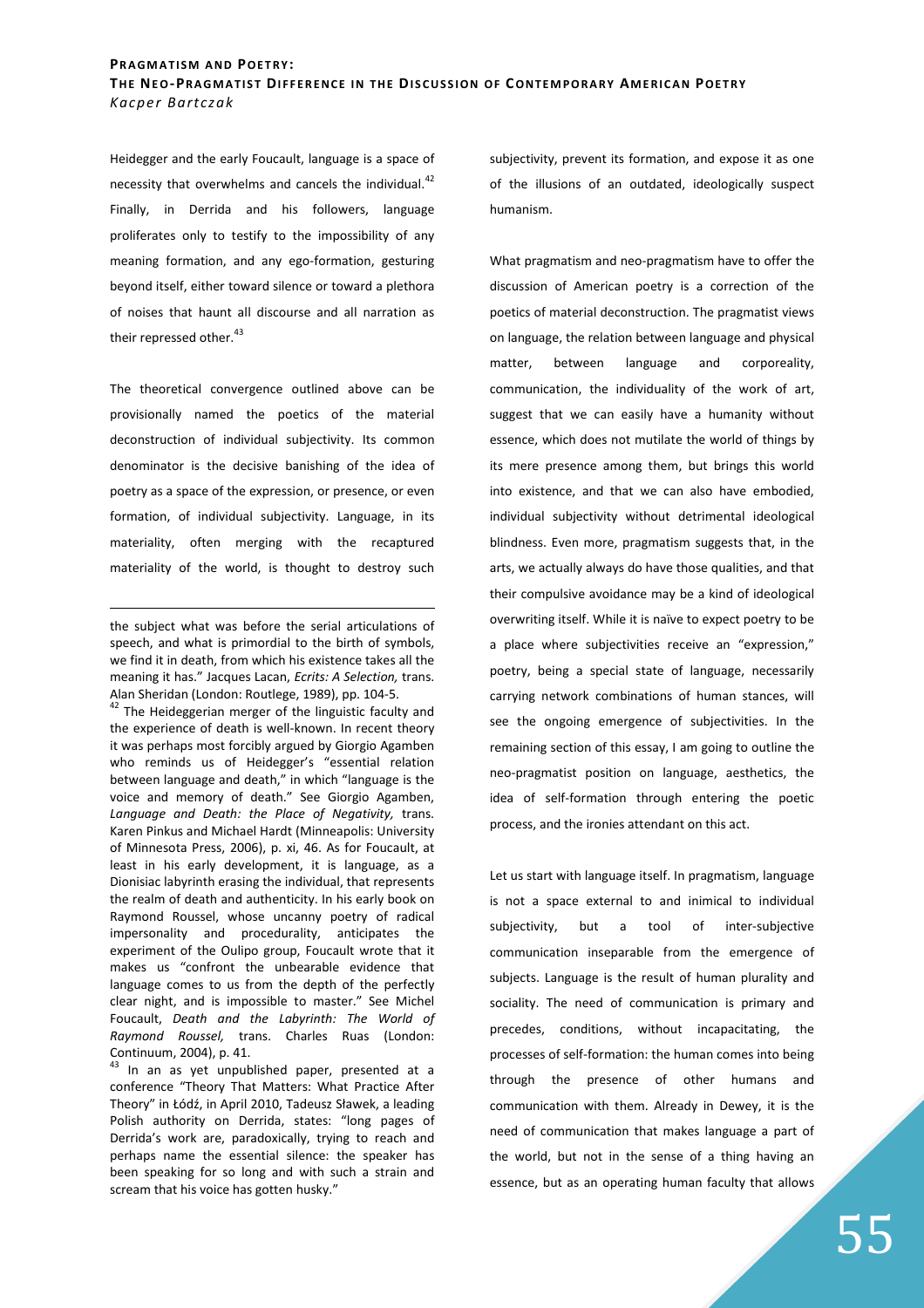humans to change inchoate external impulses into the things we know. In *Experience and Nature,* Dewey wrote: "that things should be able to pass from the plane of external pushing and pulling to that of revealing themselves to man… that the fruit of communication should be participation, sharing, is a wonder by the side of which transubstantiation pales."<sup>44</sup> Individuals and inanimate things exist because of the medium of communication. Dewey again: "Where communication exists things in acquiring meaning thereby acquire representatives, sings and implicates, which are infinitely more amenable … more permanent and more accommodating, than events in their first estate."<sup>45</sup> The "first estate" is out there, but it is not a locus of any meaning that could or should be recuperated. There is no pre-linguistic (Lacan, Kristeva) or extra-linguistic (Derrida) *jouissance*, which should be accessed for the rejuvenation of the linguistic. No extra-linguistic realm dictates anything, or determines the ensuing movement of signification and communication.

It is the process of communication and the emerging signification that constitutes *all* of the environment, with all of its energy. Thus, when Donald Davidson opens his book on "truth and predication," *truth* appears not so much a result of the accurate aligning of signs with any world outside the signs, any "first estate," but rather the condition and environment in which signification may occur at all, a force field that keeps the interlocutors in play as agents responsible for the play. It is they who speak, not the "world," not "things in themselves" in their stipulated freedom from the human regime. "Truth" and significance, the life and death of signs, happen in the area of human discourse, are thoroughly human phenomena, and belong in everyday, normal situations. Davidson continues: "the problem the pragmatists were addressing – the problem of how to relate the truth to human desire, beliefs, intentions… seems to me the right one to concentrate on in the thinking about truth,"<sup>46</sup> and he connects Dewey with Rorty: "Rorty captures Dewey's intention of removing truth from a realm so exalted only philosophers could hope to attain."<sup>47</sup> For Davidson, human beliefs, desires (and thus pleasures), in fact all of human psychical life, have their life in and through the space of linguistic exchange, truth being the name of the human commitment to this space, not the name of the accuracy of representation. There is no sign exchange that can be called language if it does not carry with it the networks of human stances and attitudes.

Rorty and Davidson disagree on the ultimate interest, import, and value of the term "truth," but they share the Deweyan view according to which all interest, meaning, and import reside in the vicissitudes of the communication process. The central premise of Rortyan philosophy can be found in *Contingency, Irony, and Solidarity,* in a fragment which succinctly summarizes the argument of *Philosophy and the Mirror of Nature*: "Truth cannot be out there, because sentences cannot so exist… The world is out there, but descriptions of the world are not."<sup>48</sup> In Dewey, Davidson, and in Rorty, the world does not speak, and the notion that there is an independent entity called "nature" suffering the regime of human notions becomes unintelligible. The world outside the human does not offer any system of signification; whatever it comes to "signify," emanates from the human element.

The world is lost in this discourse, "well-lost," as Rorty put it in one of his essays, but the loss applies only to the non-human world: what is lost, or eliminated, is the idea that the non-human offers any instruction for the human. In fact, the world in the neo-pragmatist

 $\overline{a}$ 

<sup>44</sup> John Dewey, *Experience and Nature* (Chicago: Open Court, 1929), p. 138.  $^{5}$  Ibid., p. 138-9.

<sup>46</sup> Donald Davidson, *Truth and Predication* (Cambridge, Mass.: Harvard University Press, 2005), p. 9. <sup>47</sup> Ibid.

<sup>48</sup> Richard Rorty, *Contingency Irony, and Solidarity*  (Cambridge: Cambridge University Press), p. 5.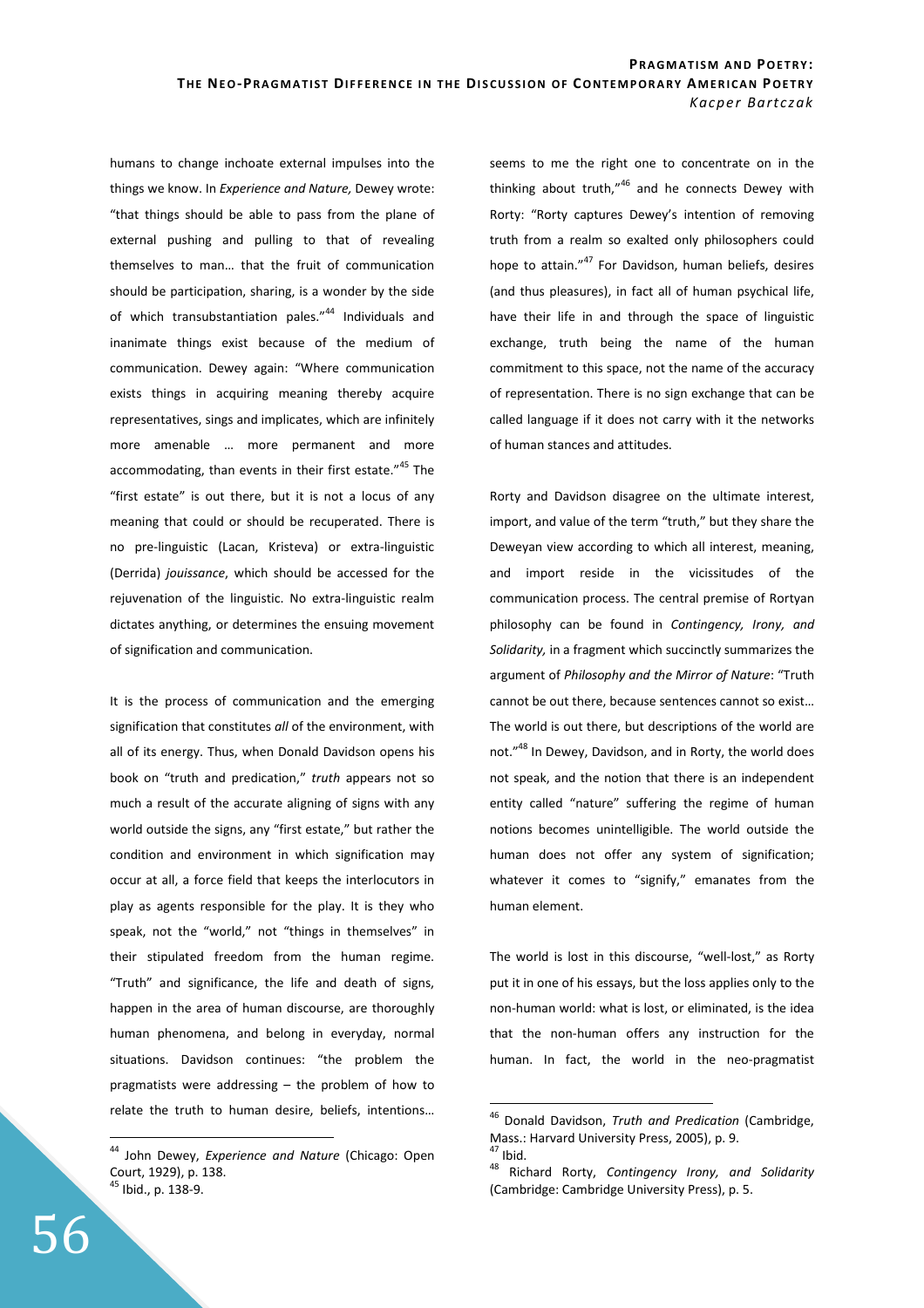discourse is regained, and it is regained on new rights and new conditions. As Rorty argues convincingly in "The World Well-Lost," drawing largely on Davidson's refutation of the scheme-content distinction, the world is always with us. As long as we speak, as long as we maintain the communication process going and our commitment to it fresh, we maintain and preserve the world and are in touch with it. There is no gap between human language and things. By speaking, we remain related to the world. It is the human discourse that is the world.<sup>49</sup> With the pragmatist take on language, we see that the radical other of "death," found in the area of language by Heidegger, Agamben, Lacan, or by the early Foucault, or the "life" of inanimate matter, the "things themselves," can only be figures for the further proliferation of discourse, the further life of the organism's linguistic activity, the further self-creation and proliferation of the human capacity for wanting new shapes for its world.

This understanding of language and communication has tremendous consequences for our understanding of what the literary language may be. First, to say that we are in touch with the world all the time, as Rorty and Davidson say, is to remove the burden of representation from among the tasks of language. What it also means, however, is that we have no recourse to the drama of the human as a filter disturbing either the great Non-Being of the universe of death or the life of things. Secondly, the deconstructive notion that literature, as a richly self-annihilating play of language, is the highest consciousness of the dissolution of meaning under the pressure of this extra-linguistic "outside" has no footing after the lesson of neo-pragmatism.<sup>50</sup>

The first consequence will shed light on the relation of the human and the world of objects, and I will return to it below. The second consequence changes our understanding of the status of literary discourse. There is no radical break between the languages of everyday discourse and literary languages. There is only a shift in the environment and context of the communication – in its urgency. In everyday discourse, determined by all kinds of economic rules, for example Grice's conversational maxisms, or Davidson's "charity," there is a high degree of urgency, which curbs the indeterminacy inherent in all linguistic exchange and pushes toward limited communicative goals. In the non-everyday, or, say, "literary" communication, such urgency is removed. This, however, does not  $-$  cannot  $-$  mean the removal of the linguistic or a breaking through, by means of fragmented syntax, dissected word formation, or "pure materiality of the letter," to the "other side" of language, the "pre-linguistic" in any of its numerous theoretical guises. The literary, or the poetic, is still linguistic, unless we want to speak of other aesthetic disciplines, such as music or visual arts (whatever is meant, for instance, by the "pure materiality of the letter" must be either picture or music – not language). The removal of the urgency governing everyday conversation does not mean abandoning the realm of language as a tool that was honed in the conversational and communicative contexts. The aesthetic language of literature is not radically different from the language of everyday conversation, since, as it is clear in Dewey and Davidson, the latter are already indebted to the aesthetic. The difference is in degree, not in kind. To enter the poetic means to intensify the experimental search for new possibilities, the search that is already present in everyday exchanges, where, however, it must give way to the principle of communicative urgency. In the poetic, the ordinary communicative ploys are free to strike a new pose.

<sup>49</sup> Richard Rorty, "The World Well-Lost," in: *Consequences of Pragmatism* (Minneapolis: University of Minnesota Press, 1982), p. 13.

<sup>&</sup>lt;sup>50</sup> Such is the idea of literature coming out of the books of Paul de Man and J. Hillis Miller. Their approach uses a distinction between the less self-aware, empirical languages of the everyday, and the more insightful and self-aware languages of literature, that testify, in a kind

of negative transcendence, to the basic impossibility of meaning.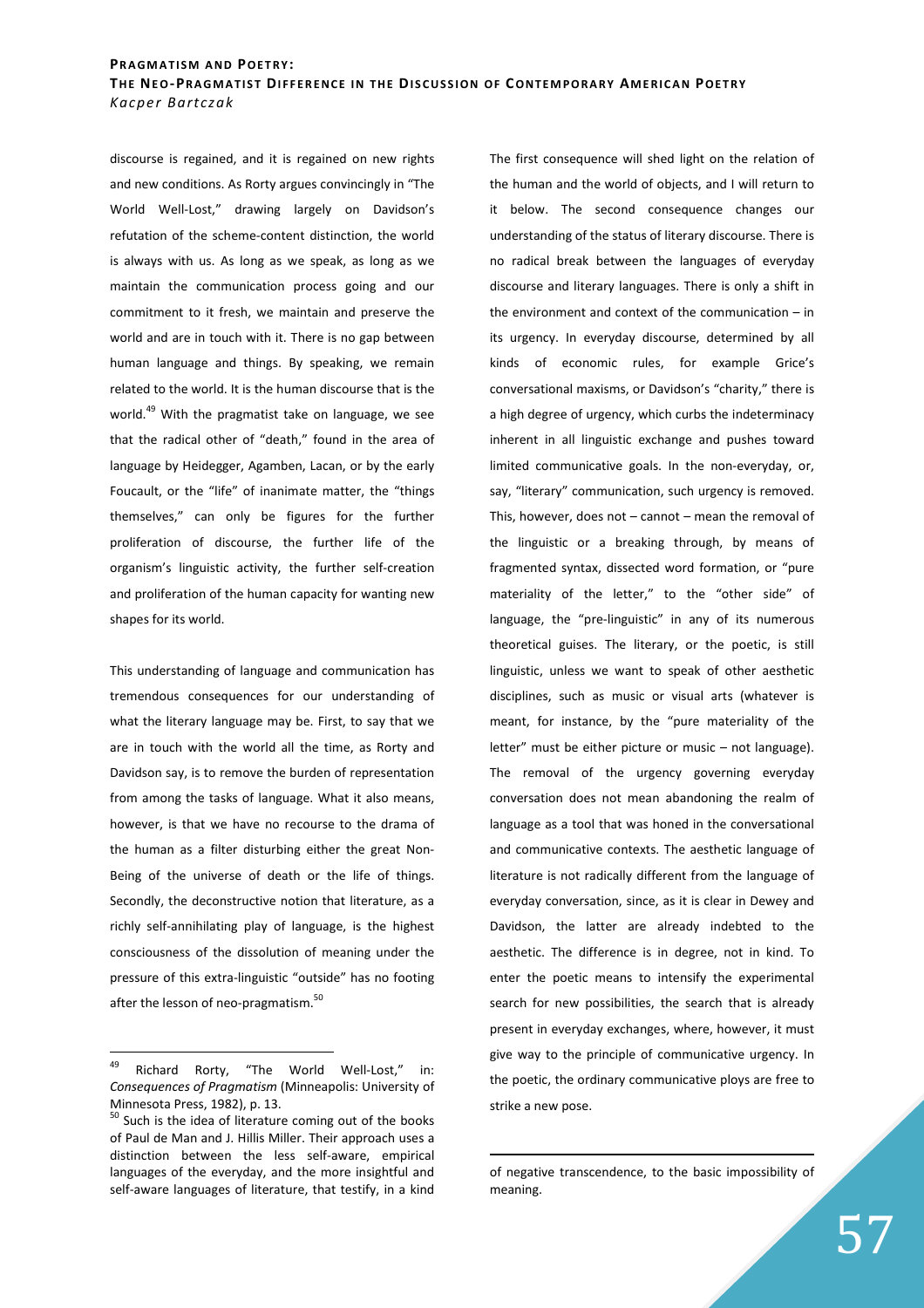Furthermore, in the pragmatist perspective, the life of desire and of the human psyche is linguistic, and it contains its otherness inside the ongoing communicative process. There is no danger that in such life the heterogeneity of desire, which the cluster of views I called material deconstruction stipulates to be found "outside" of language, will be sterilized by the homogenizing tendencies of the linguistic subject. As Davidson showed in his discussions of malapropisms, an ordinary conversation already confronts the subject with otherness; otherness inheres in every ordinary linguistic situation in which individual idioms collide and exceed the platform of language as a rule-governed whole.<sup>51</sup> It is in this Davidsonian contribution to the linguistic thought of Dewey and Rorty that we may correct the view that "language speaks man." From the fact that the linguistic inventories are bigger and wider than any single linguistic situation cannot be inferred that it determines the rich network of collisions and distortions that will occur in every linguistic situation. Neo-pragmatism reverses the relation: it is humans, in their interactions that have a chance of rewriting linguistic maps. What speaks are humans in particular situations, and the literary is an enhancement and an exposure of this capacity.

The accelerated immersion in linguistic encounters, which is the proper function of the poetic, reformulates desire and absorbs it into the whole life of the self. Inasmuch as desire takes on significance, it is inextricably linked to articulation, not separate from it. This is the lesson that Alexander Nehamas draws from Rorty's scattered remarks on self-creation through the writing and reading process. Beauty is a spur of creation, but is also a spur to indefatigable pursuit of beauty and desire that happens in and through the process of interpretation.<sup>52</sup>

The interpretive work is present at all levels of reality. Not even the everyday appearances of things are free from such networks. What we take to be the everyday appearance is just the absence of the need to reinterpret. Nehamas writes: "what counts as observation, as W.V. Quine insisted, is what the members of a particular group with similar background will agree to immediately, when presented with the same phenomenon."<sup>53</sup> Necessarily, however, such agreements are always dynamic. They change and, with them, changes the appearance of things. Interpretation enters, and "since each thing resembles and differs from infinitely many others, the process can go on forever." $54$ Thus, it is even at the level of the everyday ordinariness that interpretations are present, as stabilized conventions. Aesthetic or artistic action starts when these interpretations cease to be latent. The artistic lies in the open acceleration of the work of interpretation and re-interpretation, in immersing the object in newer networks of connections and contexts (Rorty called this operation recontextualization). Nehamas again: "Nothing is what it is independently of anything else; no

 $\overline{a}$ 

<sup>&</sup>lt;sup>51</sup> I am referring to Davidson's model of communication, developed in the paper "A Nice Derangement of Epitaphs," which demands from all involved interlocutors an ongoing readjustment of their linguistic assumptions and skills. On the view that I am proposing here, although the produced modifications of the interlocutors' linguistic inventories (their "prior theories") continue to conform to general semantic rules, they also put pressure on those rules and thus modify convention and the linguistic network of the self. For Davidson's paper, see *Truth and Interpretation: Perspectives on the Philosophy of Donald Davidson,* ed. Ernest LePore (Oxford New York: Basil Blackwell 1986), pp. 433-446.

Nehamas's interpretation of the function of beauty in creation departs from the Shopenhauerian gesture in which the artist creates in order to cease to want and get out of the trap of the ever-unfulfilled desire. Against this picture, Nehamas develops a combination of Plato and Nietzsche. Alexander Nehamas, *Only a Promise of Happiness: The Place of Beauty in a World of Art*  (Princeton: Princeton University Press, 2007), pp. 131- 133.

<sup>53</sup> Ibid., p. 124.

 $54$  Ibid.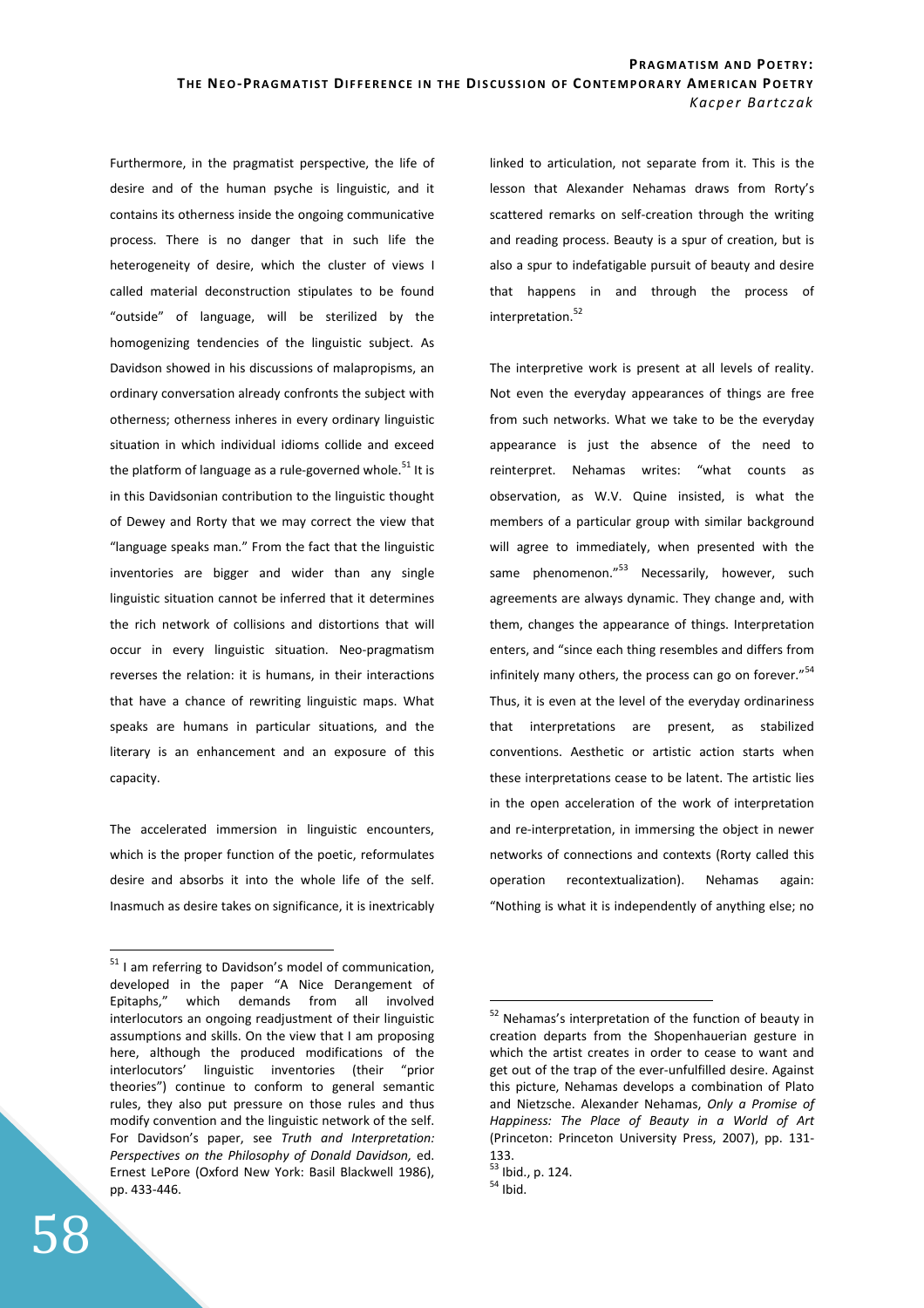moment, no person, no thing has a meaning in and of itself."<sup>55</sup>

In Nehamas we see the full realization of the consequence of pragmatist linguistics for the relations of the human with the so called realm of matter and objects. In the pragmatist view, there is no place for what Gerald Bruns is looking for in his promotion of materialist poetics, or for Hejinian's idea active in material deconstruction, according to which "the materials of nature speak." The search for the realm of things free from the regime of the human, or the idea of respecting the world of things on its own, becomes indefensible. The best poems of those poets who, like Ponge, or like William Carlos Williams, deal with objects, do not free their so far suppressed or ideologically distorted *nature*, but raise them into the realm of human potentiality. It is the neo-pragmatist approach that corrects our stance toward objects: shame is in place when there is a shortage of human imaginativeness, not when there is an excess of the human. Interpretation, as something inescapable, can be enslaving or liberating. It is enslaving when its presence is denied; liberating, when admitted and attended to. Art offers the latter option, by taking special care, or activating, the work of interpretation arrested by custom. When Francis Ponge confesses that "I have chosen things, objects, so that I would always have a break on my subjectivity, calling back the object as it exists when I write about it,"<sup>56</sup> he is mistaking excellent interpretive work, of the kind that is found in his own poems, for lack of interpretation and "objectivity." No object was ever seen by anybody the way he sees them in his poems. The gain in seeing, obviously sharable, is subjective in the sense of emerging through a uniquely focused artistic attention.

It is also through and in this ongoing, never ending, driven-by-the-desire-for-beauty, interpretive pursuit that our being in constant touch with the world comes to

<sup>55</sup> Ibid., p. 125.

 $\overline{a}$ 

open our self-creative touch with ourselves. The joint perspectives of Rorty and Nehamas make inescapable not only the fact that all ordinariness is already an interpretation, but also the fact that the interpretation performed in the service of the pursuit of desire and beauty is the work of self-creation. This mechanism is already seen in the Davidsonian notion of the communicative situation: it will put relocative pressure on the linguistic networks of the self. Similarly, in Rorty and in Nehamas, all interpretation is a relocation of the values of the existing relational network, which, however, are never freely floating, impersonal entities. The relational networks of beliefs, desires, and values, are parts of living selves, and as they are transformed, so are the selves. Art and the poetic, again, are a self-aware entry into the process, and the famed death of the author is a fable. For Rorty, self-creation is an inescapable result of severing all inquiry from the task of representation. Inquiry as recontextualization necessarily beams back on the inquirer. The reading and writing processes are a special kind of recontextualization, one that proceeds without the clear goals set by the inquiry of normal science. But the removal of clearly set goals does nothing to the processes of self-creation. On the contrary, as the literary process proceeds, the self comes into contact with an array of its possible new configurations that is simply vaster than the shapes the self takes in its everyday interactions.<sup>57</sup>

Nehamas continues these motifs in Rorty, and refocuses them on self-creation through the artistic. In the arts,

<sup>56</sup> Bruns, *The Material of Poetry,* p. 87.

<sup>&</sup>lt;sup>57</sup> I am drawing of course on a large area of Rorty's views and writings. Perhaps there are some more definite points on this map that I could refer my readers to. For example, I think there is a consistent line that leads from texts like "Inquiry as Recontextualization" (in: *Objectivity, Relativity, and Truth*, Cambridge: Cambridge University Press, 1991) to, say, "Philosophy as a Transitional Genre" (in: *Philosophy as Cultural Politics*, Cambridge: Cambridge UP, 2007) to "Redemption from Egotism" (in: *The Rorty Reader*, ed. Christopher Voparil and Richard Bernstein, Malden, Mass.: Wiley-Blackwell, 2010)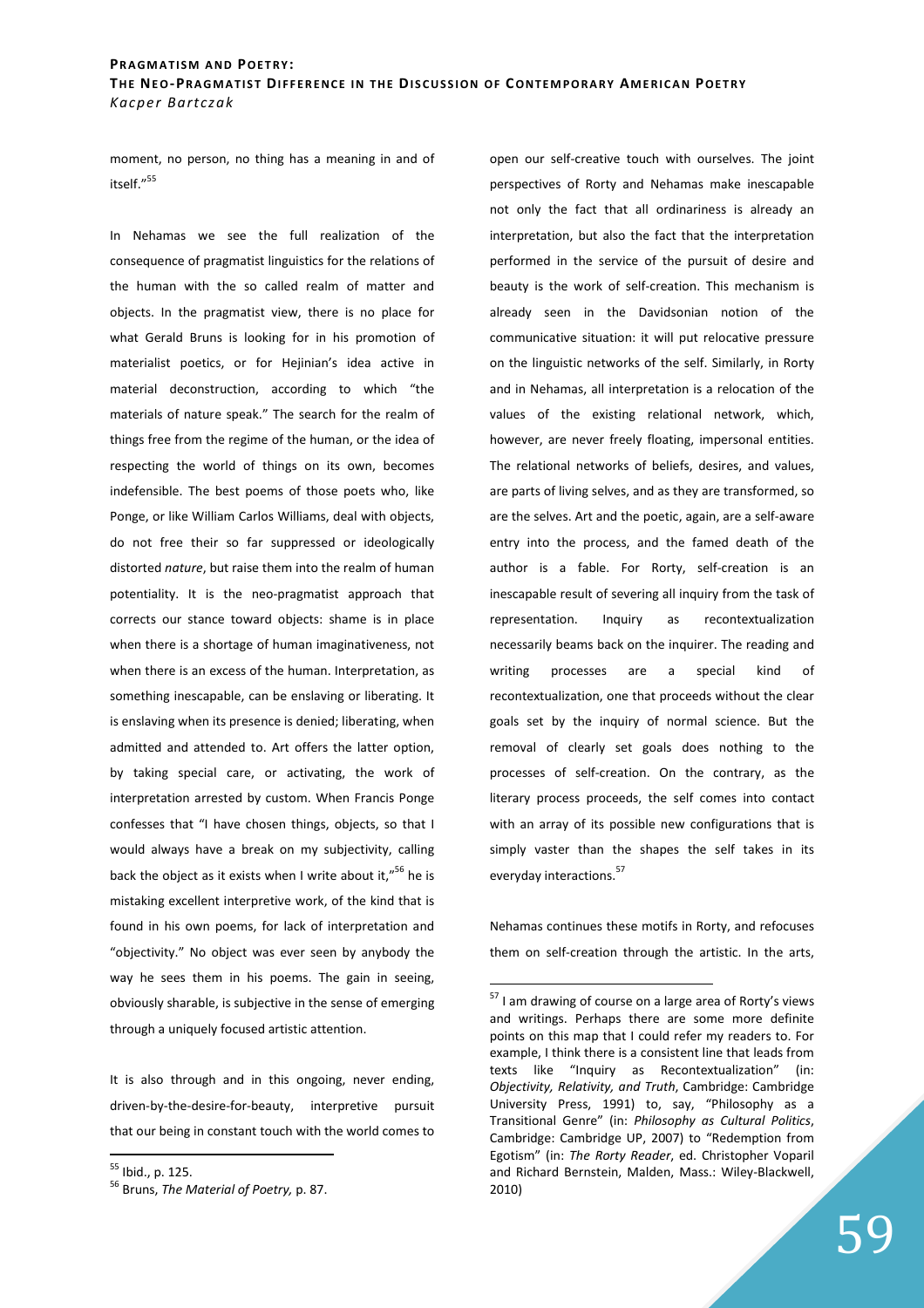$\overline{a}$ 

the prolonged contact with works of art instigates interpretive processes that will affect the self. The work of art comes into being as a special, unique arrangement of motifs and elements. All such arrangement "constitutes an individual."<sup>58</sup> Works of art, those that are created or those that are only interpreted, become integral parts of human lives: "beautiful things interpose themselves between me and what I already want. They give me new things to desire."<sup>59</sup> The subject does not die in the creative processes; on the contrary, the subject is born in them. Nehamas points out that Foucault's criticism of the notion of the author works with a narrow concept of the author as a mental state that precedes the work of art and can then be treated as a reference template for interpretation. The moment we realize that creation is an active participation in the network, we will realize that no such activity is harmless, leaving the subject untouched and unchanged. The work itself will appear as a source or hypothesis of individualized subjectivity, gaining its shape, however temporary, inside the work: "the author emerges as the agent postulated in order to account for construing a text as the product of an action."<sup>60</sup> Authors and subjectivity are products of literary works, and authors are the future, not the past, of texts.

Finally, in the family of neo-pragmatist approaches, the linguisticism of Rorty and the aestheticism of Nehamas are complemented by the work of Richard Shusterman. His writings provide ample argument for the idea that while the interpretive work of self-creation is done in and through language, it is not done through language as a disembodied abstraction. It is true, of course, that there are deep differences between the radical linguisticism of Rorty and Shusterman's someasthetics, but these differences cannot be dealt with here for the

 $\overline{a}$ 

lack of space. I would like to note at this point, however, that the work of many major American poets involved the move of combining states of the psyche and cognition with states of the bodily. The obvious example here is Whitman for whom writing was impossible without including forms of somatic awareness. This awareness is present in Emily Dickinson, William Carlos Williams, Robert Creeley, Frank O'Hara, and many other American poets.<sup>61</sup> Poetry then becomes a space in which language and the bodily cease to exist in the manner of precedence. Rather than one being a reflection or product of the other, they achieve in poems more reciprocal, mutually nourishing modes of being. There are kinds of language in major poetry that would never occur if they were not issued by organisms that are simultaneously linguistic and embodied.<sup>62</sup>

Thus, because of the heightened reciprocity of the language of a large number of major poets and the somatic states registered by this language, I think Shusterman makes an important point, which is a necessary complementation of Rorty's insistence that all awareness is linguistic. Without solving this philosophical difference and going for or against the claim that *all*  awareness is linguistic, I only wish to point out that the consciousness produced by vast corpora of poetry is both linguistic and somatic.<sup>63</sup> This fact speaks for

<sup>58</sup> Nehamas, *Only a Promise of Happiness,* p. 133.

<sup>59</sup> Ibid., p. 134.

<sup>60</sup> Alexander Nehamas, "Writer, Text, Work, Author," in: *Literature and the Question of Philosophy*, ed. Anthony J. Cascardi (Baltimore: Johns Hopkins University Press, 1987), p. 281.

 $61$  It is very interesting to note that even as cerebral and cold a poet as Wallace Stevens proves, on closer reading, to be drawing on the somatic awareness of bodily states. Stevens's formal discipline and his lexical extravagance coexist, render, respond to, alternately cause and reflect, the somatic states of strong but deeply restrained pleasures.

 $62$  Creeley's meticulous portraits of the material space surrounding his speakers implies his heightened sensitivity to his corporeal conditions; O'Hara's urban topographies would be incomplete without the language of his poems carrying with them the record of the bodily states of pleasure or fatigue.

 $63$  I am aware, of course, that Shusterman's position is more radical than mine. My reading of poetry makes me think that the linguistic and the bodily go hand in hand, nourish and enrich one another, ultimately producing states of being in which the difference between them ceases to exist. I think that Shusterman, on the other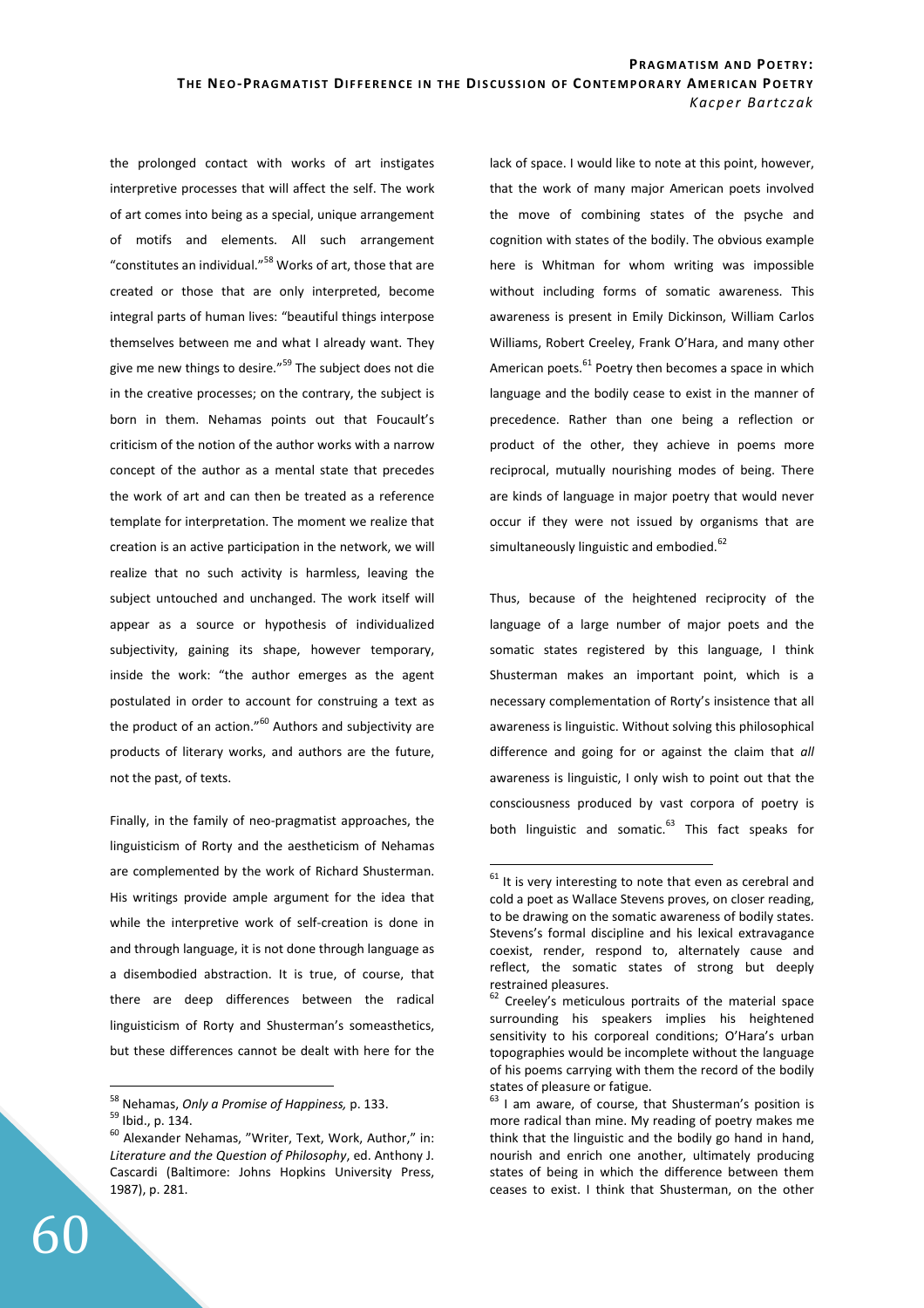Shusterman's central argument, which highlights somatic mindfulness as a form of subjectivity that is fuller, wider, and more capacious than merely the cerebrally understood linguisticity. This argument speaks against "ignore[ing] the body's subject-role as the living locus of beautiful, personal experience"; it "refuses to exteriorize the body as an alienated thing distinct from the active spirit of human experience."<sup>64</sup> The increased somatic mindfulness – whether catalyzed by language or catalyzing new linguistic formations – is definitely present in the kind of subjectivity that is emergent in complex poetic texts.

With this neo-pragmatist contribution in mind, however, we can return to one of the ideas of radical otherness and verify the ideas of those critics who, like Bruns, would like to see the body turned into "flesh" or a "body without organs" and purified of singular identity. Bruns's argument in *Ceasing to be Human* is that the decision of entering the kind of animal state that will ultimately change the controllable "body" into a bare life of flesh can produce a form of life that is interesting from the communicative and political point of view.<sup>65</sup>

The neo-pragmatist perspective makes these approaches much less interesting and debunks them as remnants of the metaphysics of the great "outside." The work of Shusterman makes it clear that the fact that the bodily is a potential for enlarging the scope of subjectivity, against the Cartesian tradition, should not be taken as an argument for pushing the bodily into the muteness and speechlessness of featureless generality. On the contrary, Shusterman shows that the recuperation of the

<sup>65</sup> Bruns, *On Ceasing,* p. 67-74.

<u>.</u>

bodily sphere from the objectifying tendencies of the Cartesian heritage involves commerce between the bodily and forms of attention and thus articulateness. The bodily is freed into a form of subjectivity when it is attended to through states of somatic mindfulness, which, in my view at least, do not quarrel with greater articulateness.

The resulting inclusion of the bodily in the life of subjectivity is inseparable from the greater individuation and internal differentiation of the bodily features. Within Shusterman's somatic mindfulness, the body itself becomes more articulate, both capable of articulation, and requiring or influencing greater efforts at articulation. While Bruns's "bare body" is advertised as a form of life, it is in fact a form of blandness, personal and political disappearance. In the picture proposed by Shusterman, the body is beginning to signify more, aesthetically and politically, when the organism is capable of far deeper interpretive and differentiating contact with its somatic sphere. It is when more of the bodily can be felt, sensed, named, communicated with, accessed by language, by instruction, or by somatic or aesthetic action, that the subject has a bigger chance of politically aware relation with one's surroundings.

# **Conclusions: the Poetic Strangeness of Pragmatism and the Poetics of Emergent Selves.**

Pragmatism is a difficult position. Its rejection of metaphysics is far more radical and insistent than in the case of other philosophical styles. Neo-pragmatism reinforces, indeed radicalizes, classical pragmatism's message of the central and inescapable position of the human element. It is the human, with its meaning making and interpretive potential, that is the sole source of what we call the world. The only "outside" is in the future shapes that the human selves can take, the newly emergent shapes of the selves.

hand, would rather insist that important areas of the somatic experience are just non-linguistic. In *Practicing Philosophy,* for example, he mentions "a more controversial dimension of bodily experience, a quality of somatic feeling that lies beneath linguistic formulation and often resists it." See his *Practicing Philosophy: Pragmatism and the Philosophical Life* (New York: Routledge, 1997), p. 31.

<sup>64</sup> Richard Shusterman, *Pragmatist Aesthetics: Living Beauty, Rethinking Art* (Lanham: Rowman & Littlefield, 2000), p. 274.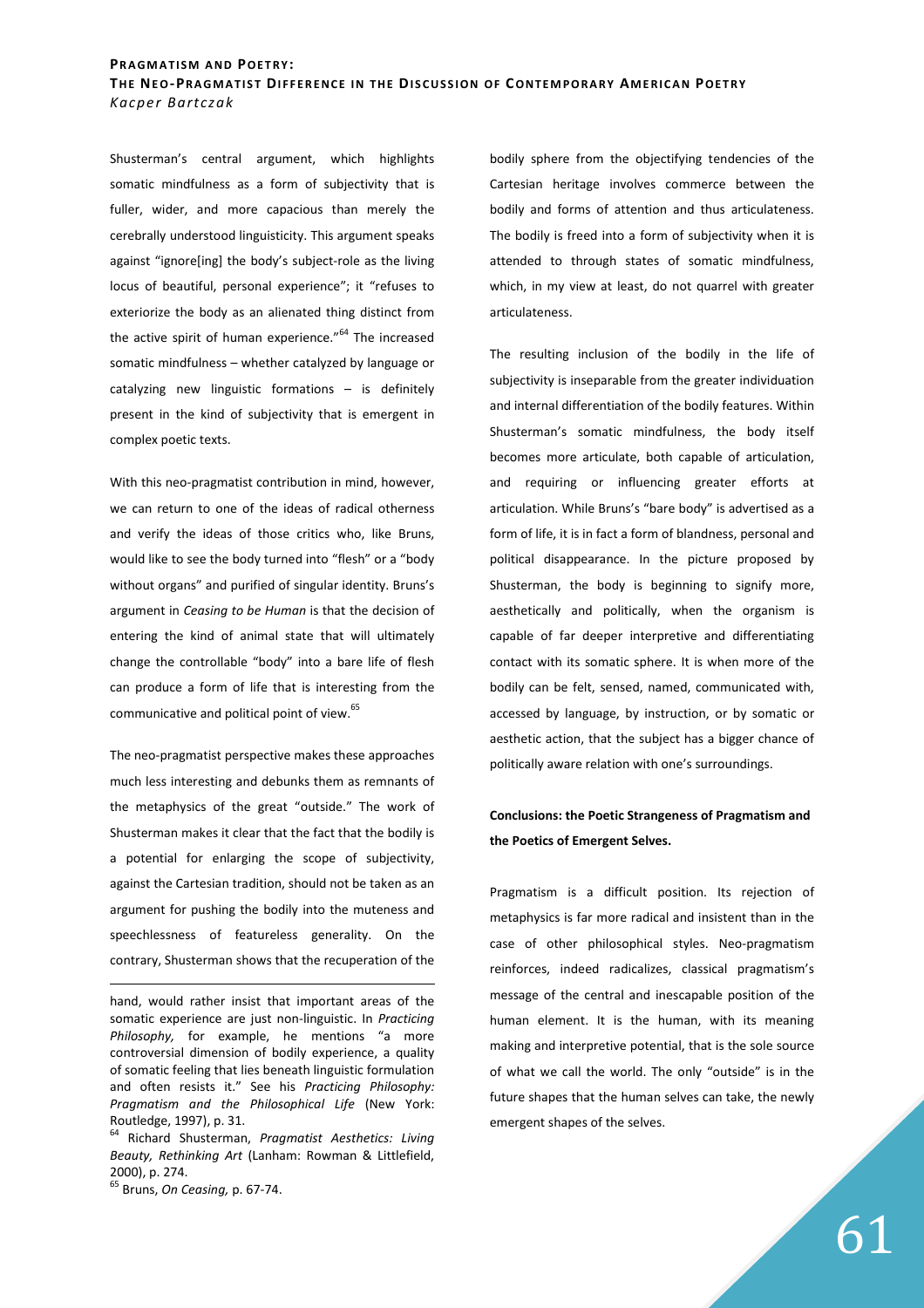In the work of Rorty, Davidson, Nehamas, and Shusterman, meaning, language, desire and beauty (or ugliness) are human states. What I called here the convergence of material deconstruction does not so much escape the human, as it tries to explain it either as a being that is endlessly dependent on the necessity of biological death, or a being that is determined by the "materiality of language." In this picture, the human is explained as an accident of dead matter or as an emanation of language. The radical post-humanist irony of the new pragmatism resides in the fact that here, for once, there is a firm refusal to reach for any such explanation of the human. The neo-pragmatist humanity, understood non-essentially as a potentiality for new shapes of both singular subjectivities and their communities, is not to be explained as an accidental error of the absolute emptiness or a terminal of a linguistic network. Biological death is a fact of life, not the other way round, and language is not a space nurturing the work of active negativity, but a nonessential medium of looking for the future shapes of human selves. Rather than being an external element, language is an integral part of each self.

As such, however, the human is also infinitely strange. To refuse to justify human activity through backing it up by appeal to some sort of externality is to see humanity as permanently unexplained – thus strange. The lesson of the new-pragmatism is that there is no final knowledge of what the human may be, or what it may become. Consequently, no shape attained by the human is stable and making and unmaking are constant and inseparable elements of human reality. To say that is to enter the mode of active pragmatist irony. Unlike the absolute irony of deconstruction, pragmatist irony merely stipulates that in imaginative writing reinterpretations are constantly at work, and where this happens there appear new shapes of selves. Pragmatist irony enters when we know that we will be different; ironical self-creation happens when we start participating actively in the change.

Contemporary poetry, with its unchecked experimental impulse, is certainly a place where such participation occurs. With no support in the absolutist thought of death in language, it does not revert the selves to the non-being of dead materiality; rather, it makes the radically ironic move of pushing selves on course toward their new shapes. Also, language, although it is never entirely the speaker's possession, bringing with it intrusive, inauthentic, ideologically contaminated constructions, is not entirely alienated from the self or the self from it. With Rorty and Davidson it is more proper to say that one can oppose the received languages. This opposition, so often registered in contemporary American poetry, will result in new specific linguistic positions: there will be more language and thus more newly evolved subjective positions. These positions will imply specific states of interaction with the world that are both linguistic and somatic (embodied). Thus the transformations that affect the self will have lasting consequences in the outside world. Neopragmatism does more than repeat the idea of the transitive character of all achieved linguistic states: it is also a reminder that, despite their transitiveness, these states will affect the world. The neo-pragmatist poetics of the evolving self is then a platform for political stances, more feasible than the aesthetics of endless dissolution.

To sense one's self evolving through active linguistic/poetic activities and to consciously choose this state, is to enter ironic self-creation. It is this ironic selfcreation that is the consequence of the combined stance of Rorty, Davidson, Nehamas, and Shusterman. However, to enter the process and space of ironic selfcreation is also to feel the strangeness of selftransformation. The state of death-in-life – a dispersion of the central Cartesian subjectivity – sensed by some of the major American poets, from Whitman, through Sevens, to the poets of contemporary disjunctiveness (such as the poets I mentioned in this essay) should be reinterpreted away from the ideas of the self's erasure